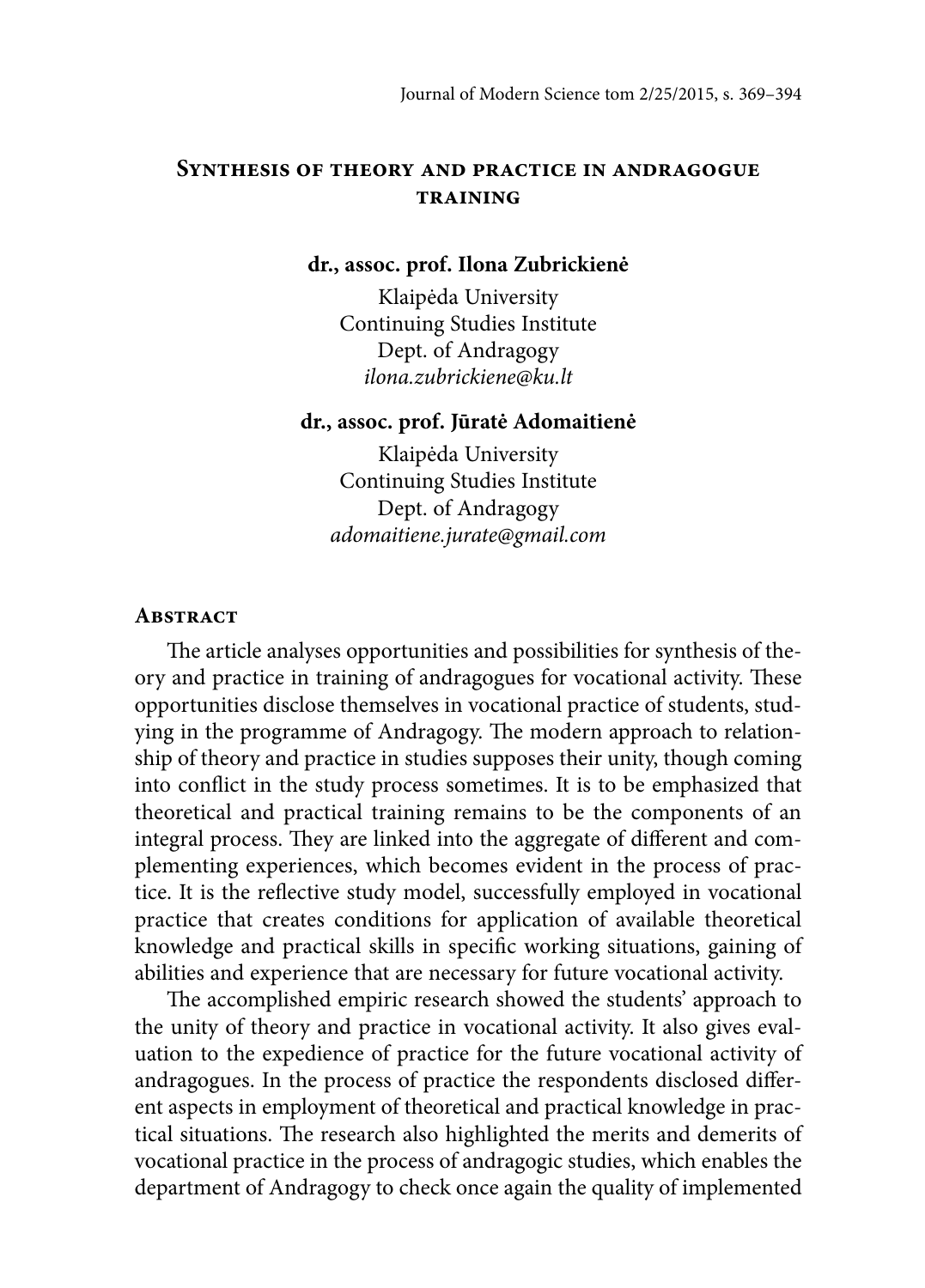studies, to make corrections in the study programme and take it closer to demands of the changing situation.

Theoretical and empiric analysis enabled to ground opportunities and possibilities for the synthesis of theory and practice in the process of studies and training of andragogues for practical activity.

### **Keywords:**

Andragogic studies, vocational practice, practical experience, reflection, synthesis, theoretical and practical knowledge.

### **Introduction**

Modern tendencies in social life and changes in the labour market, education policy of EU countries, new economic and cultural opportunities require innovations and challenges in the process of academic training, stimulating adjustment of the study content to demands of the labour market. According to T. Bulajeva et al (2011), these new guidelines for higher education emphasize significance of bachelor studies in placement and responsibility of higher education institutions in collaboration with employers, planning of new and making corrections in already existing study programmes, planning of competences that correspond to demands and requirements of the labour market. Consequently, academic studies should provide students both with high level of education, profound theoretical readiness, gaining of exploratory skills, stimulation of scholarship and ability to employ theoretical knowledge and skills in specific working situations, to assist in gaining experience, necessary for future vocational activity. Therefore, the content of academic studies is supplemented with vocational practice, which helps students to acquire different alternatives in vocational activity both in academic and labour market environment, which preconditions vocational development and search for the vocational identity.

R. Baranauskienė (2003) notes that modern studies are based on the reflective study model, preconditioning both quantity and quality of studies, integrating theoretical and practical readiness, granting possibilities and opportunities for meaningful learning, uniting ideas of students' individual experience and newly acquired theoretical knowledge. The author maintains that realization of above study model in higher education essentially transforms the traditional approach to the building of scientific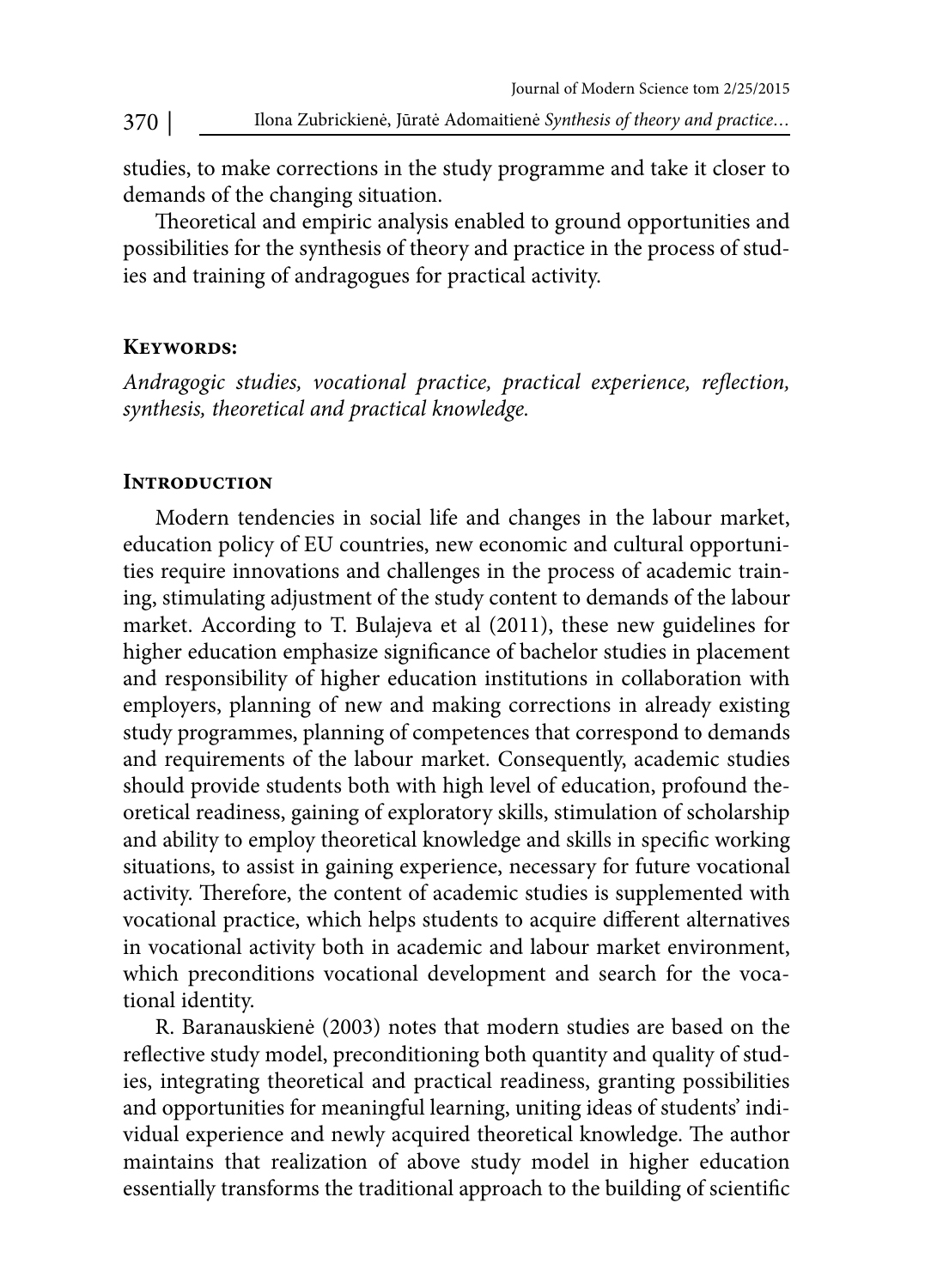knowledge and search for truth, when creation of knowledge is purely a researchers' privilege, whereas students remain to be passive successors of status quo knowledge. The reflective study practice encourages a more active role in analysis of one's own activity, i. e. training of critically thinking specialists with good basics in self-analysis and research methodology. Therefore, students in reflective study process are subjects that are able to construct their own process of knowledge, to reflectively contemplate over it and interpret; to raise and generate hypotheses, applying them to knowingly controlled activity (learning).

The topics of this article also include andragogic study practice as a subject of Andragogic study programme of KU Continuing Studies Institute. It orients towards reflective synthesis of theory and practice (appearance of 'praxis') and training of professionals for practical andragogic activity. B. Jatkauskienė (2013) maintains that training of andragogues should be focused on control of continuously changing situation in complex activity, whereas andragogues themselves should be provided with a status of innovation carriers and spreaders, who are able to develop and improve their vocational practice. Accordingly, to orient training of andragogues towards mastering of situations in their complex activity it is necessary to make vocational practice both a study subject and a conductor in a student's successful transition from the higher education system to a self-dependent working activity. It is exactly during the vocational practice that students familiarize themselves with the particularity of andragogue's vocational activity and acquire practical skills a true working environment. This experience stimulates students for further deepening of theoretical knowledge and improvement of professional skills. Therefore, andragogic professionalism in practical activity would be hardly possible without specialized knowledge or basic education, gained in the process of studies. When speaking about professionalism of specialists, most researchers (Juozaitis, 2008; Jovaiša, 2007; Tight, 2007; Guskey, 2004; Rodzevičiūtė, 2006) very often mention the quality of a performed specific work and a special readiness. Therefore, according to E. Stasiūnaitienė et al. (2011), the organized vocational practice in training of specialists at the university is a temporary push to the vocational reality, creating conditions for acquisition of abilities that are impossible to gain in the process of academic studies. Until now the andragogue's profession is not yet legally validated in Lithuania, andragogue's position in the labour market is still missing and this situation impedes the purpose of practice in the process of andragogues' training. However, it obligates to rather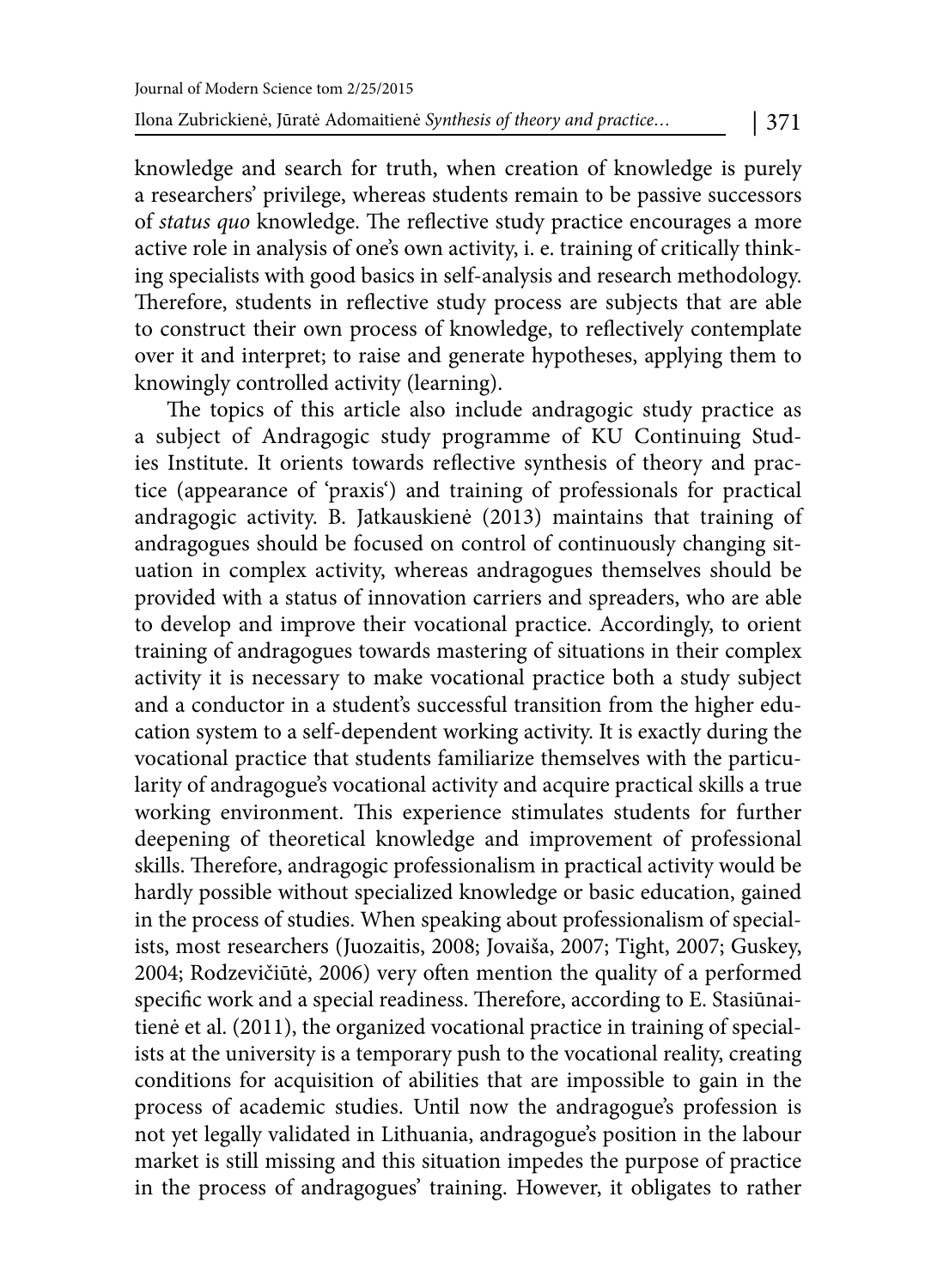than prevents from analysis of its significance in frofessional development of andragogues. It can also ensure demand for jobs of these specialists.

After evaluation of researchers' (Stasiūnaitienė et al., 2011; Matonytė et al., 2010; Nedinskas, 2009; Raudeliūnaitė, 2008; Ibenskytė, 2008; Kondratavičienė et al., 2007; Baranauskienė, 2003 et al.) insights it is possible to presume that above practice provides students with conditions for employment of available theoretical knowledge and abilities in specific working situations, to gain abilities and experience, necessary for further professional development and vocational activity. However, still topical is the problem, related to a huge gap between graduates' knowledge and abilities, acquired at the university and abilities that are necessary for the working environment. Most of above authors note that practical training would gain more significance in training of professionals, if theory and practice - two different but complementing one another components – could be linked into an integral study process. Consistency of theory and practice, uniting students' individual experience and theoretical knowledge would ensure training of different specialists. It is to be noted that this problem is almost untouched in andragogue training. Therefore, the article makes an attempt to solve the scientific problem: how does the vocational practice enable to reach the synthesis of theory and practice in the process of studies and grant the professional readiness of andragoues?

Aim of the research is to ground the factor of vocational practice in synthesis of theory and practice in training of andragogues.

## **Reflective practice as a factor in synthesis ('praxis') of theory and practice**

For almost a decade Lithuanian universities are already training andragogues, which are able to develop and realize programmes, corresponding to demands of learning adults. V. Zuzevičiūtė and M. Teresevičienė (2008) maintain that andragogic study programmes of Lithuanian universities (Klaipėda University, Vytautas Magnus University) are designed for training of andragogues, who are able to analyse adults' demands and possibilities for learning, to plan, organize and evaluate the professional development of employees, the learning process and the quality of their learning in the context of lifelong learning and alteration in the labour market. The authors maintain that the tradition in training of professional andragogues is just starting to develop, however, it is evident that a more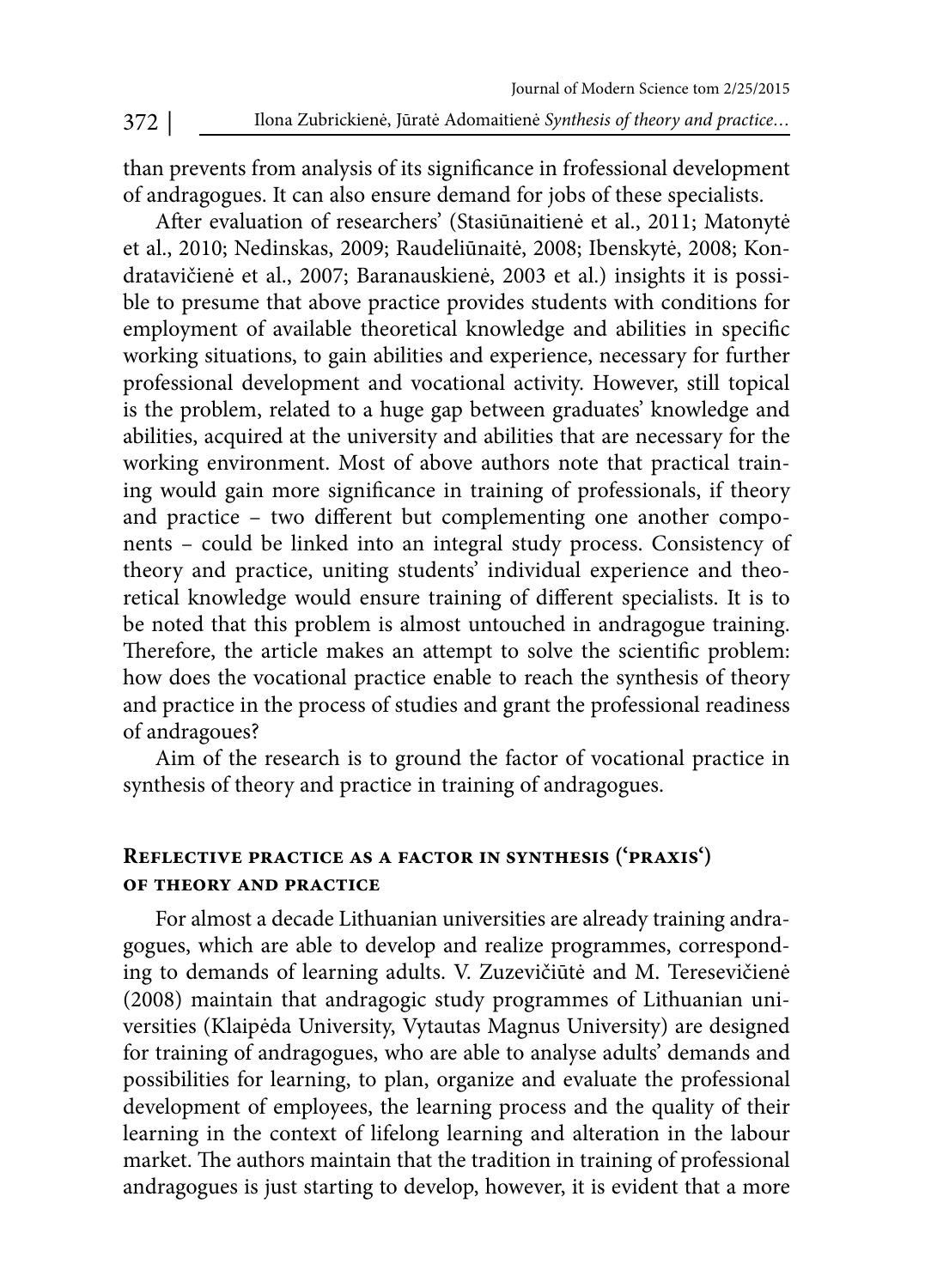general, more systematic base for training of professional andragogues is still to be developed.

It is understandable that training of andragogues should be oriented towards mastering of continuously changing situations of complex activity, whereas andragogues themselves should be provided with the status of innovation carriers and spreaders, who are able to develop and improve their vocational practice. To orient training of andragogues towards mastering of situations in their complex activity it is necessary to make vocational practice both a study subject and a conductor in a student's successful transition from the higher education system to a self-dependent working activity (Jatkauskienė, 2013).

When analysing the significance of vocational practice in andragogue training it is important to emphasize its value in integration of theory and practice in the process of studies. R. B. Denhardt (2001) maintains that tension between theory and practice in studies does exist. According to the modern approach, theory and practice are interrelated, though (in a sense) they remain to be warring parts of the study process. Presently no attempts are being made to prove the priority of these two components. Researchers are just trying to evaluate their interaction in different aspects and spotlight importance of academic studies in development of specialists' professionalism (Domarkas, 2003).

These topics are also analysed by other researchers (Foley, 2007; Siebert, 2007; Kondratavičienė et al., 2007; Baranauskienė, 2003). They note that the theory and practice conception, emphasizing their mutual dependence is more useful than the one that treats theory as preceding practice. Theoretical and practical training are components of an integral process and they form the unity of different but complementing experiences. However, this issue is always causing debates, as practitioners are maintaining that theoreticians know little about their sphere, whereas the latter are sure that practitioners go too far and identify themselves with institutions that they are representing. Very often it is admitted that practitioners follow their own developed practical theory, whereas theoreticians - scientific practice.

Performed scientific research on the problem also contributes to ambiguity in these discussions. V. Domarkas (2003) maintains that students of many specialities differently treat the relationship of theory and practice and their approach to the problem depends on available experience of their practical activity. He notes that those without practical experience demonstrate a larger demand for practical knowledge, as they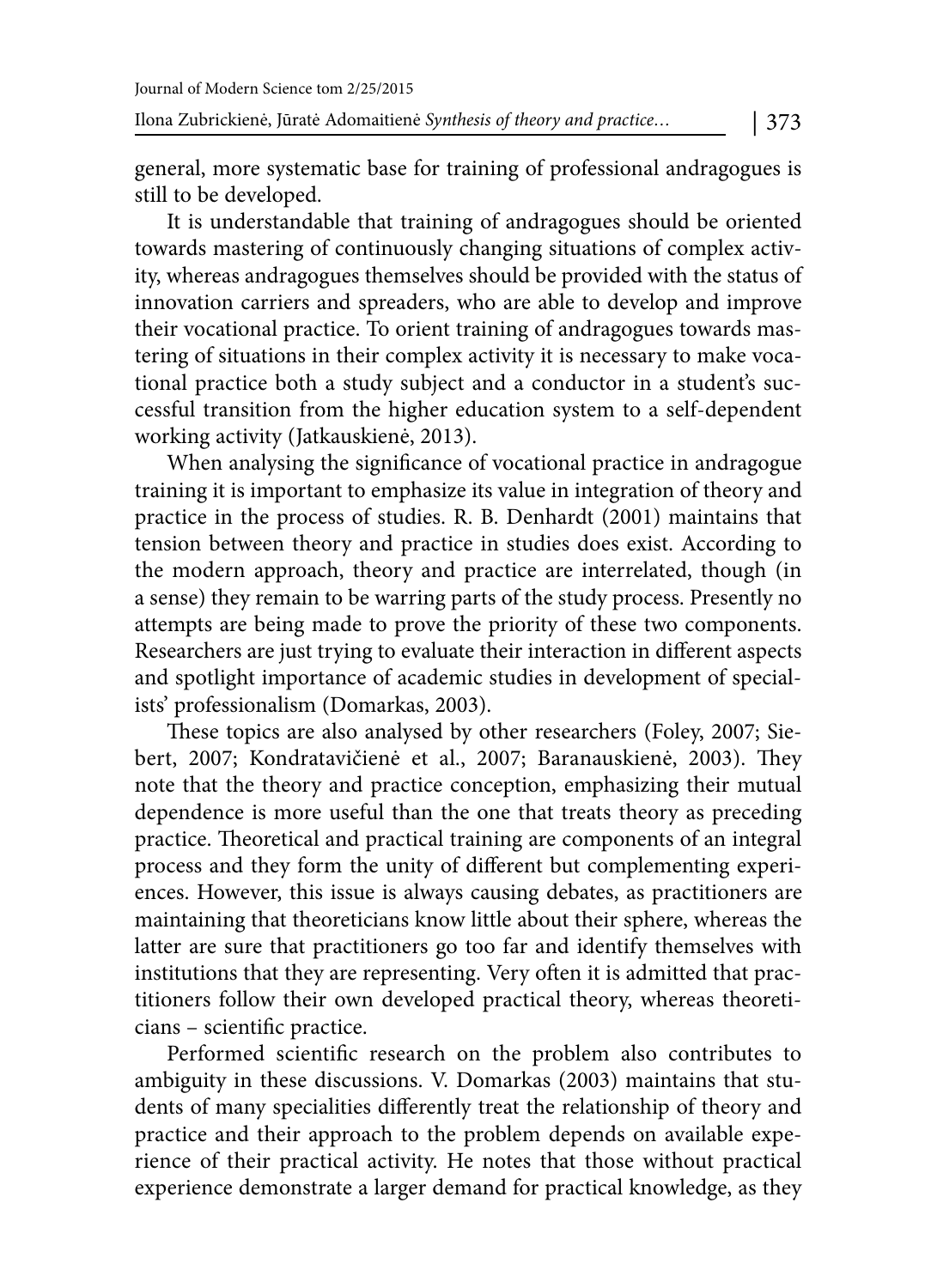intuitionally feel that academic studies are more oriented towards theory. Other students, possessing practical experience very often appreciate theoretical knowledge and try to better understand practical processes.

R. Baranauskienė (2003) emphasizes that reflective learning in practical activity helps to integrate theory and practice. Practitioners, involved in reflection of their own activity search for information in theory, though they avoid bigotry to normative high level recommendations and abstract theories. To the contrary, they search for and discover theories and knowledge, corresponding to their situation and employ them in specific situations. These theories are reflectively and critically evaluated prior to their employment in specific practical situations. In turn, each practical situation makes corrections to already existing theories. Thus, experience and theory are being linked by reflection.

The D. A. Kolb's (1984) study model for learning from one's own experience helps to eliminate the existing gap between theory and practice (linkage of behaviouristic and cognitive theories into holistic conception of education). This model could be treated as a bridge between theory and practice, between abstract generalizations and specific experience, between sensitive and cognitive spheres of the learning process. It is an alternative approach to training of future andragogues, as a reflective study model helps students to realize learning as an interaction of lecturers, students, supervisors and administration (Baranauskienė, 2003). Therefore, a reflective study model in training of future andragogues could be implemented by means of vocational practice.

A reflective study model, implemented in a higher school emphasizes integral interaction between theory and practice (appearance of 'praxis'), between academic truth and personal learning experience, between learning and teaching. According to R. Baranauskienė (2003), 'praxis' is a qualitatively new concept of a practical study stage and is based on synthesis of theory and practice and reflection.

S. Ojanen (2006) maintains that ability to reflect is not a natural thing and most people have to learn that. The author notes that very often students do that in academic studies, where they learn how to question their daily experience, i. e. they cross out their experience from the list of the learning sources (Reoi-Kaarento, 2008). It is due to the long dominant classical approach to the mission of universities – to provide with broad education, in which the final objective is valuable knowledge rather than its practical employment, use or any other quantity related values (Stasiūnaitienė et al., 2011).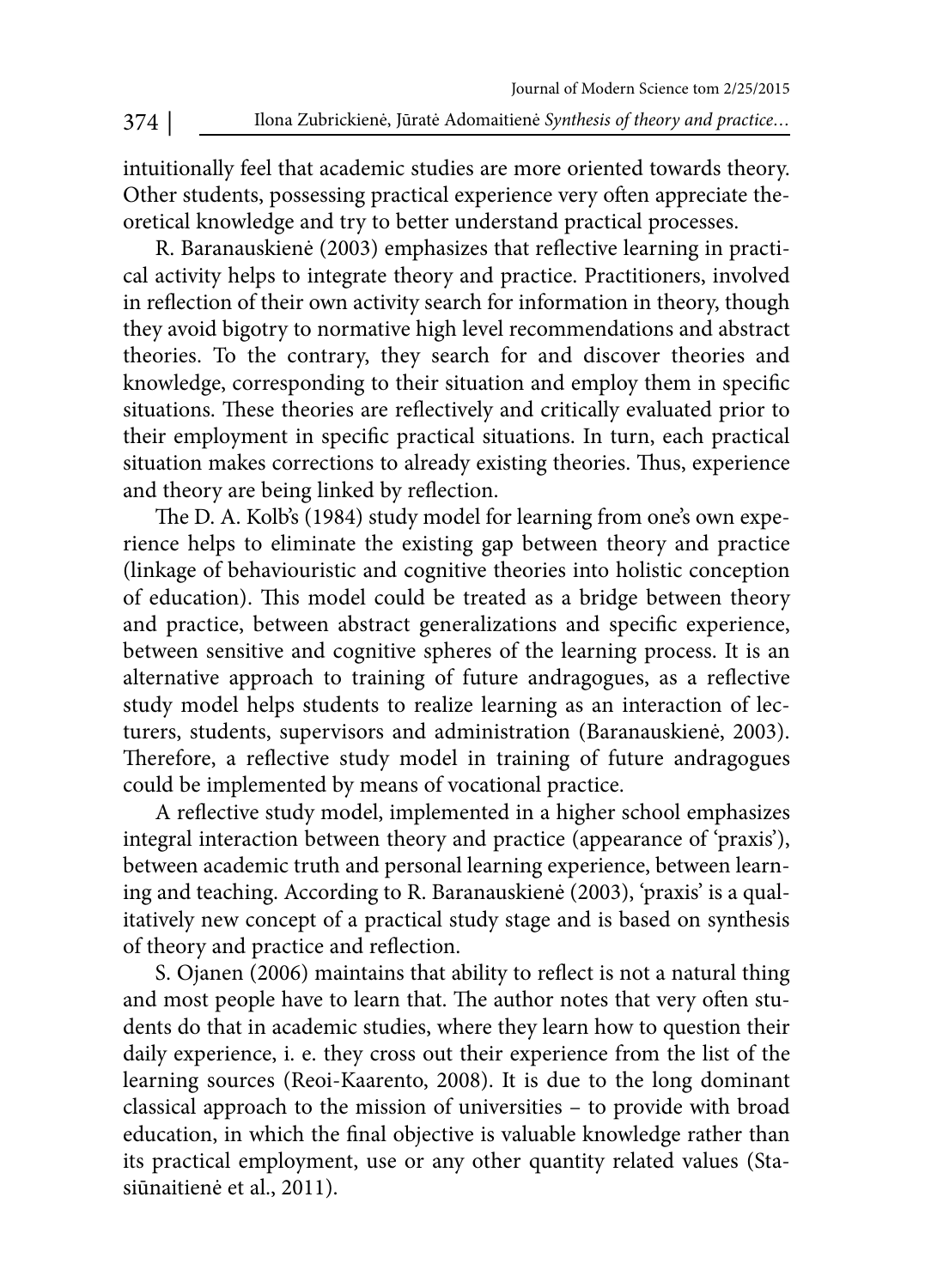In that sense the character of learning and gaining experience in practice is different from that of academic environment. Learning in practice enables to employ already available experience in the process of learning. Every new experience is put on top of the previous one and helps students to develop their skills and knowledge for achievement of new results. In a true workplace students interact with the surrounding environment and experienced specialists, which creates favourable conditions for tracing and development of new practical skills (Kondratavičienė et al., 2007). Thus, in the process of practice students employ academic theoretical knowledge and knowledge, gained in the process of practical work and self-dependent activity. Therefore, it is necessary also to evaluate this kind of knowledge M. Tight (2007).

Many authors (Budėjienė, 2011; Siebert, 2007; Domarkas, 2003, Jurevičienė, 2003 et al.) entitle this combination of theoretical conception and practical experience as professionalism. According to J. Juralavičienė (2003), professionalism is usually special readiness, ability to do any kind of work, a profound knowing of work. Therefore, it would be naïve to expect for professionalism without specialized knowledge or basic education (theory), gained in the process of studies. V. Domarkas (2003) explains that introduction of theory is nothing more but integration of theory and practice both in study programmes and practical activity. Very often by means of feedback the experience in that stage preconditions the appearance of new theories. Explanation of theories remains to be one of the most important study objectives. On the other hand, development and explanation of theories cannot end in itself: only consistency of theory and practice can be an assumption for development of a specialist's professionalism and improvement of entire scientific system.

Most researchers (Stasiūnaitienė et al., 2011; Ibenskytė, 2008; Siebert, 2007; Kondratavičienė et al., 2007; Domarkas, 2003 et al.) agree that vocational practice in training of specialists is an assumption for security of integrity of theory and practice in studies. They are components of an integral process, forming entirety of different but complementing experiences. According to V. Kondratavičienė et al. (2007), theoretical knowledge and specific abilities in contemplation are gained in academic studies. First practical skills are acquired in practice and later are strengthened in true activity situations. Goals in development of practical skills are shaped on the basis of aims of study programmes and developed competences.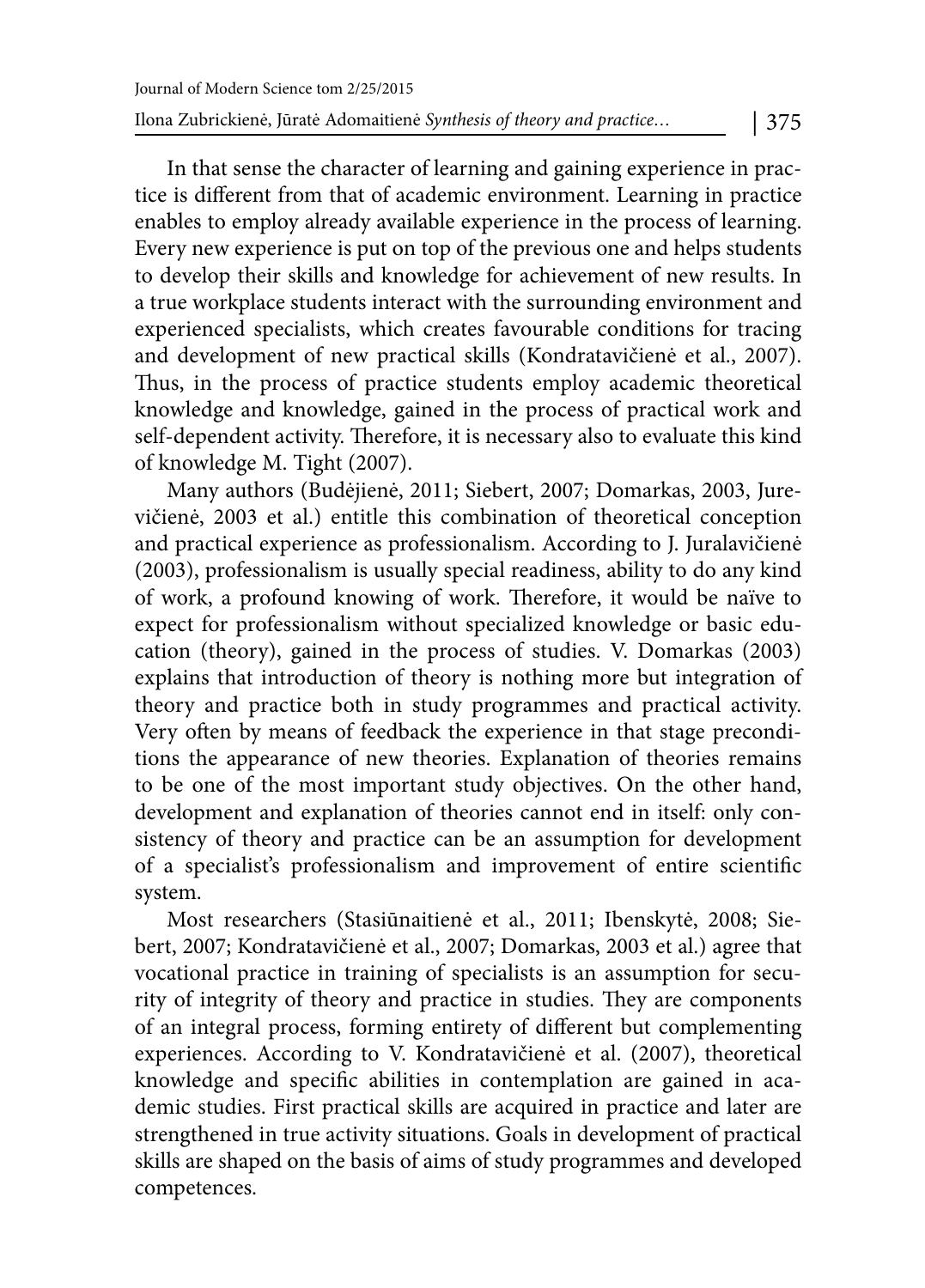When analysing practice in the process of studies M. Winter (2011) notes that we lack a broader understanding of notions theory – practice and theory – application. Practical activity in the context of academic studies is not only application of theory and knowledge. The author maintains that practice in the process of studies should be understood as an activity and relationship in a potential professional field. Practical activities in the process of studies should be realized not only as students' self-dependent activity in vocational sphere, when relationship between their activity and the vocational field shows itself. It also means that students-trainees generate knowledge, based on their own experience and develop concepts (Stasiūnaitienė et al., 2011).

By gaining theoretical and practical knowledge in different disciplines, students develop individual philosophy of their profession: what and how is to be done, what principles, values and position are to be followed. All imparted knowledge is conceptualized into one idea-based theory. In later studies and practicing students employ and contextualise their own idea-based theory, replacing it insensibly with the employed theory (Jucevičienė, 2007). In this case reflection assists in efficient transformation of theories and their application in practical activity. Therefore, the concept of practice gains a wider sense. It is no longer only a successful employment of knowledge or its application in the workplace.

Thus, vocational practice is very important in training of specialists, as it helps to unite theory and practice into entirety and properly prepare students for future vocational activity.

According to E. Stasiūnaitienė et al. (2011, p. 100), practice is directly combined to the study process, it is "activity, aimed at creation of conditions for employment of available theoretical knowledge and abilities in specific working situations, gaining of abilities or experience, necessary for future vocational activity". However, it is still to be remembered that there are abilities, knowledge and value-based positions that could be acquired or improved in practical learning at specific institutions. In this sense, relation between the content of subjects and the content of practical learning, also their consistency are very important.

A specialist-professional, generating surplus value in knowledge-based economy should be trained by creating knowledge, i. e. by integrating information, gained in theoretical academic studies and experience, acquired in real practice. Thus, theoretical and practical training of students should be based on their synthesis (Pic. 1).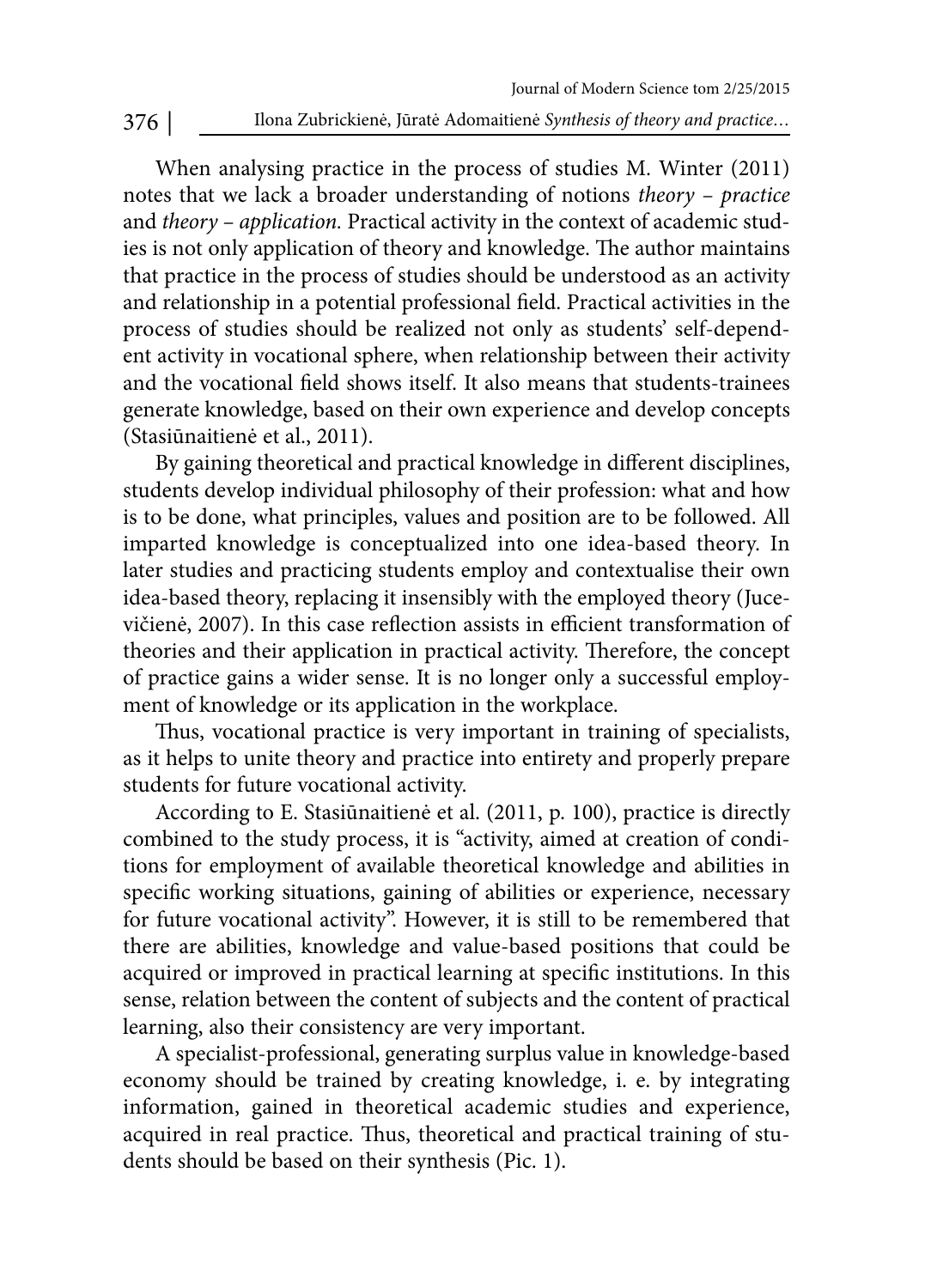# Pic. 1. The model of interaction between theoretical and practical training



Source: (Kondratavičienė and Sajienė, 2007)

Pic. 1 shows that theoretical and practical training are componenets of one integral process, making one entirety of different but complementing experiences. Theoretical knowledge and specific abilities in contemplation are acquired at the university; first practical skills are gained in simulation environment and later are strengthened in real situations. Aims in development of practical skills are shaped in compliance with goals of study programmes and developed competences. Theory is an abstract, simplified reflection of a real phenomenon. To fully understand theory, students firstly have to understand the phenomenon and its properties. By employing theory in real situations, they can strengthen their understanding (Kondratavičienė et al., 2007). Therefore, practice in this case is realized as a legitimate activity in a specific workplace or enterprise, where students are provided with conditions for self-dependent activities.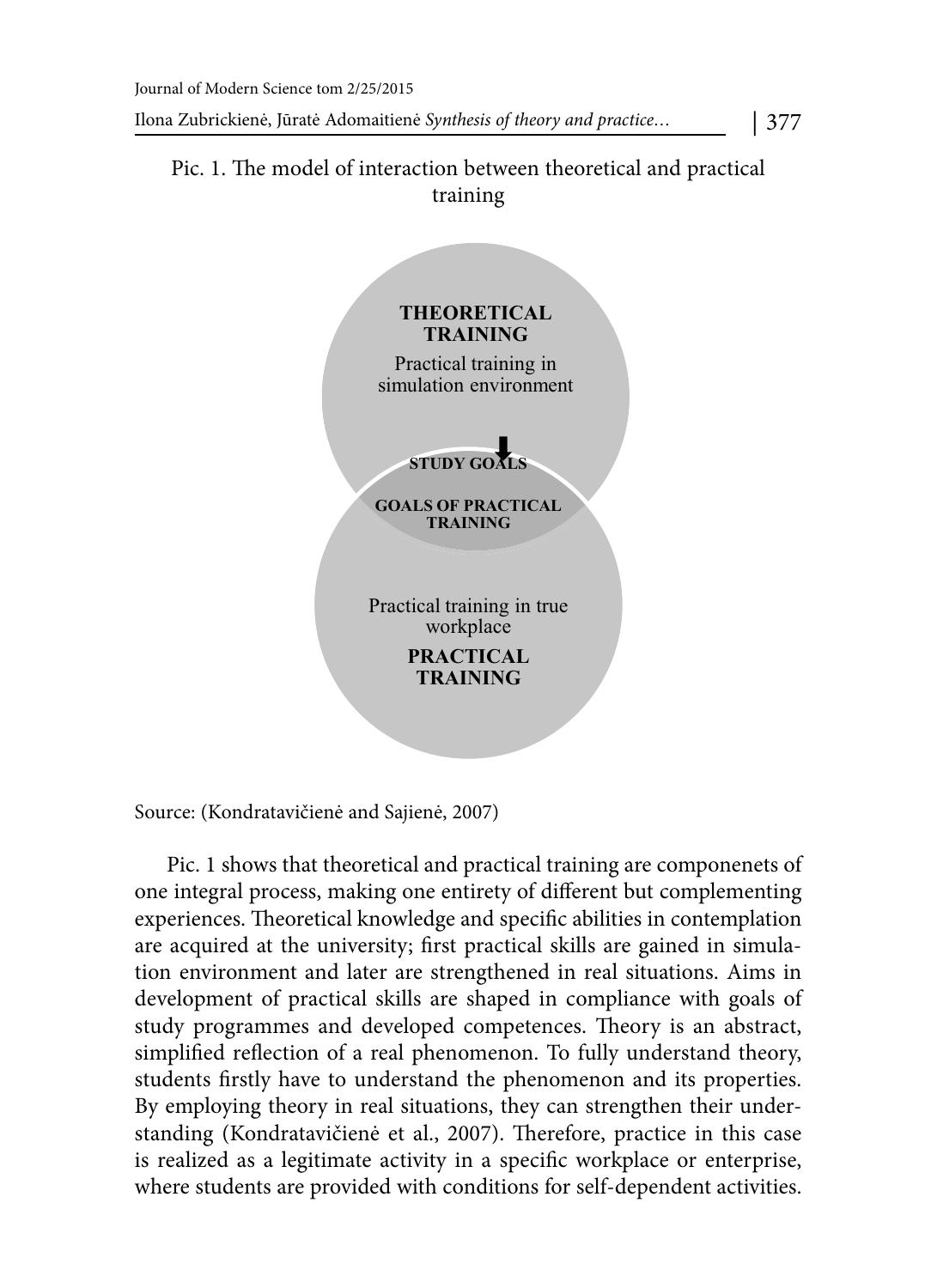The content of practice is directly related to goals, objectives and learning outcomes of a specific study programme. In practical activity they could be tested/ checked only being ready for that. Thus, the purpose of practice is to check and evaluate learning outcomes through a specific practical activity.

Synthesis if theory and practice takes place in vocational practice, when students reflect and indulge in continuous learning/development, taking responsibility for own actions and decisions. According to R. Bubnys (2012), reflection could be defined as a process, analyzing the outlived experience and self-knowledge, integrating available and newly gained knowledge, employing theoretical knowledge in practice. Above knowledge is based on mental and emotional activities of learners, it results in widening of knowledge about themselves, identification of their own abilities, personal properties, values, etc., discovering and constructing new meanings, insights and planning new perspectives.

Each learner has a lot of previously gained experience. A general "true life" experience, gained at high school is a part of it. A big part of experience consists of a large spectrum of previous learning situations at the higher school. Though based on previously gained experience, activity of a specific moment in learning starts with prospective reflection on activities. In the process of learning students shape and reshape complex and ambiguous problems, try different interpretations and only after that they start changing their actions. The success of learning in the process of studies depends on students' early experience, which in the process of learning is related to acquired (by means of reflection) new knowledge and skills. Trying to present a better scheme for analysis of experience, J. Cowan (1998) introduces a diagram of reflection, uniting the notions of D. Schön and postulated links of D. A. Kolb. This diagram is a grounded and practical model, explaining or at least supposing students' learning in practice (Bubnys, 2012) (pic. 2).

By this diagram J. Cowan tries to explain that learners reflect their previous experience when preparing for activity, perform specific assignments or solve problems (reflection on activity). In the process of reflection on action (A) students are encouraged to explore and reflect their activity, which is well-planned (B). They try to link new information to what they already know. Afterwards they try to relate new information to what they new previously and employ it (after analysis) in their new activities. In the process of action students are offered to explore and test useful ideas, suggested by lecturers or fellows and emerging from the general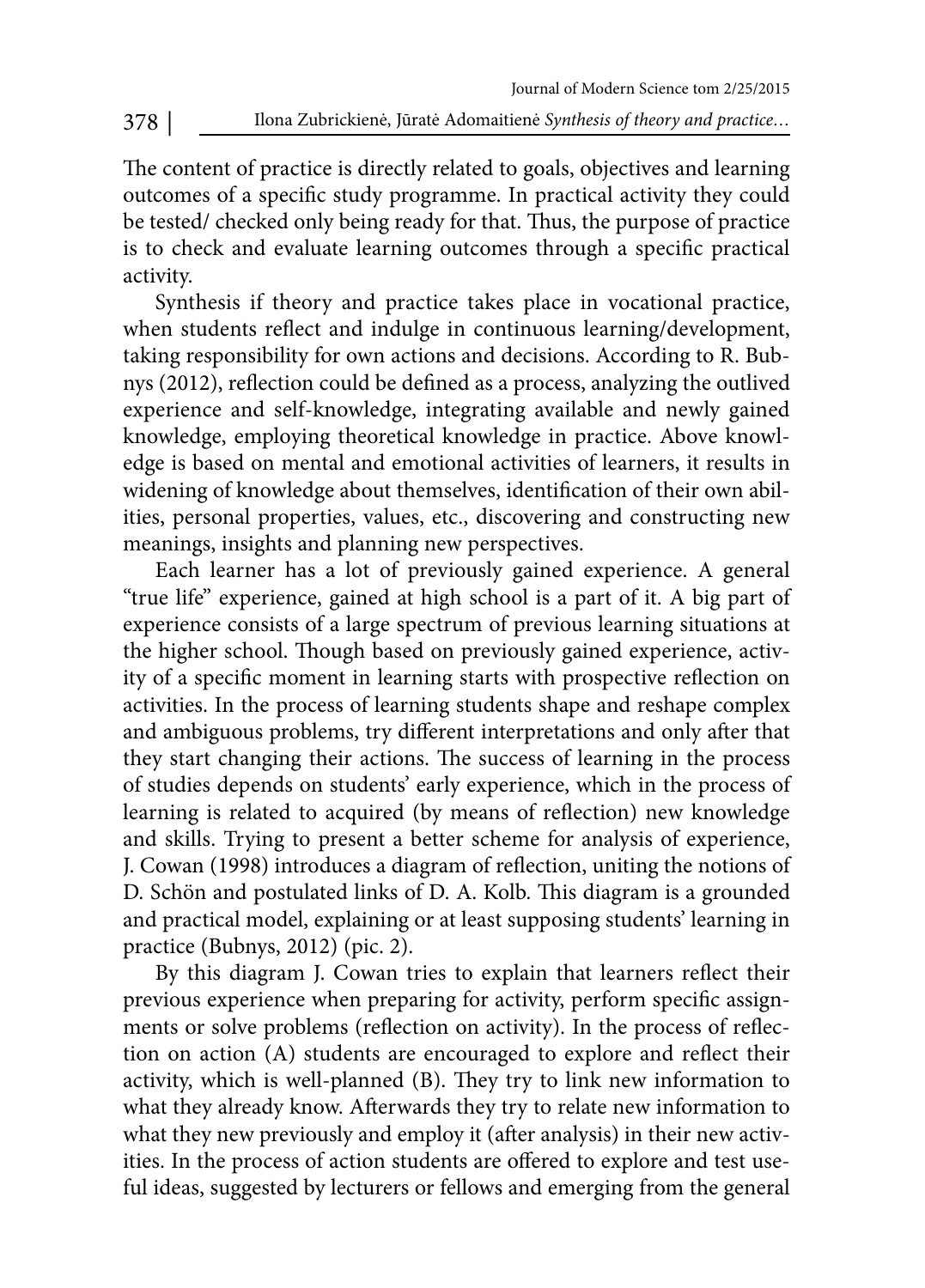

# Pic. 2. Reflection diagram according to J. Cowan

Source: (Bubnys, 2012, p. 67)

experience of group reflection. Intermediate reflection in action  $(C)$  – an evaluative element is traced, but reflection remains to be mainly analytic. The essence of analytic reflection lies in an attempt to find answers to the following questions: "How can I do that?" and "How should I do that?" Reflection is valuable namely due to its proximity to action. In the process of it classification and generalization takes place and it is accompanied by a precise characterization of all learnt material. It is followed by identification and naming of advantages, difficulties and their reasons, demand for assistance in different stages of execution, failings that are to be eliminated. In the next stage (D) students are working with activity solidifying material, suggested by lecturers. By employing the presented material, learners plan and practically test the suggested ideas, which is the essential moment in this stage of activity. Students are encouraged to correct the failings, traced in the process of learning and to strengthen the reflective analysis in achieved progress yet without final performance reflection of their own activity. Though poorly, students already have a chance to practically apply the newly gained knowledge (E). It is a reflective activity, concentrated on what each student has discovered about learning, how he thought over his own thinking. At this stage students identify and define previous learning and development – learning, which is to be continued and employed in the future. A probability that reflection for activity can change always exists. In that case learners would move to another sequence, where activity would be the previously gained experience, "disgorging" into another sequence of learning. Therefore, D. Cowan's (1998) diagram is not closed and terminative (Bubnys, 2012).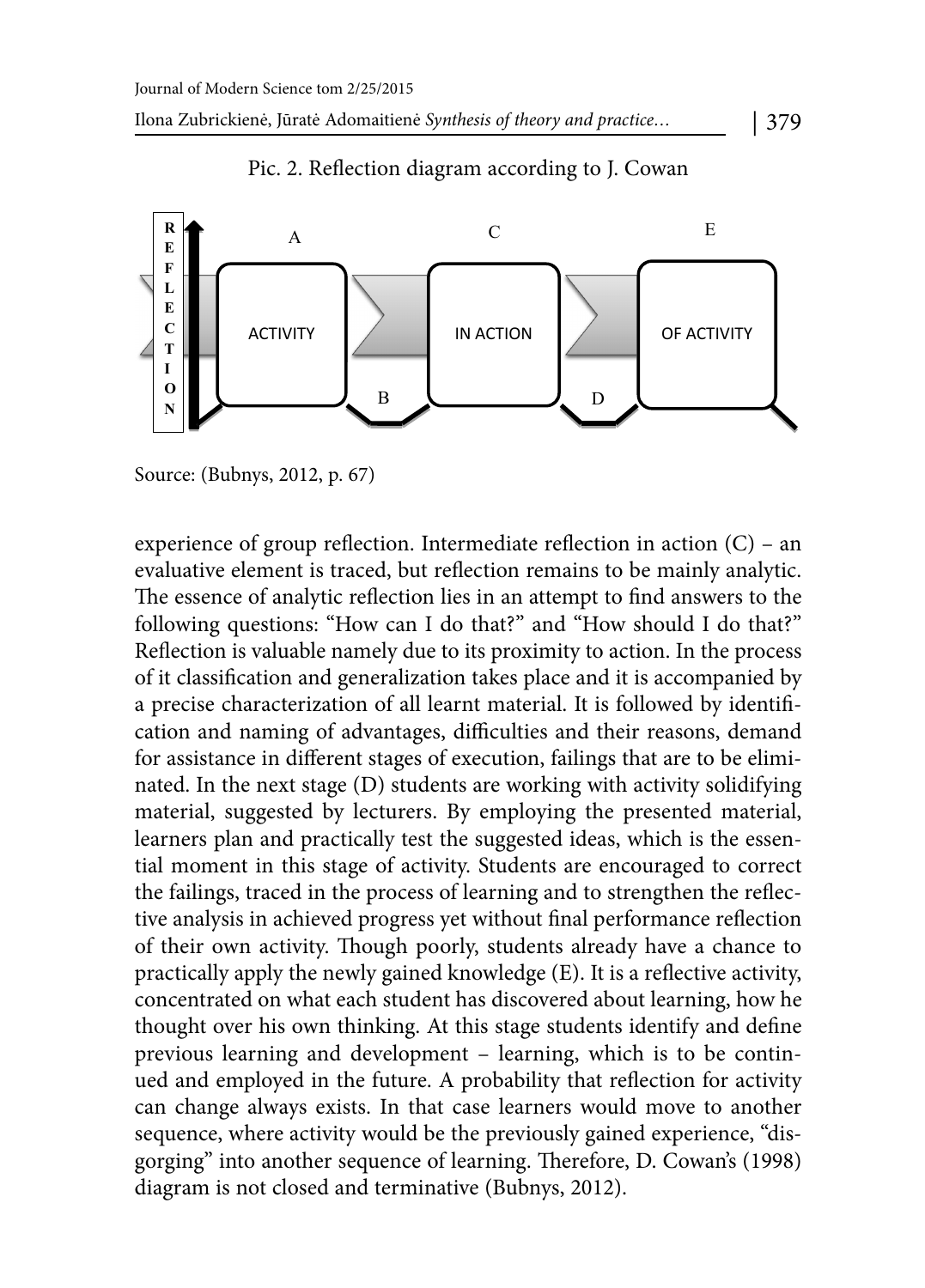Therefore, practice for students in higher school is link, uniting theory and practice and giving other surplus value. H. F. Sweitzer et al. (2009) distinguish three aspects of benefit, gained by students in practice:

- personal perfection (development). In the process of practice students improve following abilities: creative thinking, lucid enunciation of thoughts in written and orally, work in team, reliance, consecutive and timely performance of assignments, purposeful choice of priorities and constructive acceptance of criticism. These are abilities, on the basis of which employers take decision regarding employment of graduates. In the process of practice students may also check gained theoretical knowledge in real practical situations, apply their own abilities in taking decisions and be evaluated by qualified supervisors (tutors);
- vocational perfection (development). In the process of practice students learn how to realize the complexity of practical real works, to understand standards and values of work in a specific profession. They also acquire ability to apply available theoretical knowledge in real practical situations;
- development of civic properties. In the process of practice students mostly gain knowledge, abilities and form values that help to productively take part in social activity. Civic abilities reflect student's ability to adequately react to changes of external environment.

Therefore, student's practical abilities, gained in the process of practice, increase his perspectives of employment in the future, as he gains practice in a real work. The practice also helps him to more purposefully strive for the desired career, to improve practical abilities and focus on specific goals.

I. Matonytė et al. (2011) maintain that learning in a real working environment creates favourable conditions for a more efficient solution of the vocational activity related issues, a better understanding of value-based attitudes in a specific profession, cultural peculiarities of a specific institution, experiencing problems that are caused by social relations. All this predetermines advantages of learning at the working place and improves the quality of studies. The authors maintain that in the process of practice students acquire and develop their skills in practical work, their ability to theoretically ground practical situations, to self-dependently take decisions, evaluate available resources, to work in team with other professionals, identify and specify similarities and differences of theory and practice. They also gain experience in collaboration, discipline and responsibility, learn how to plan and organize practical activity, introduce themselves.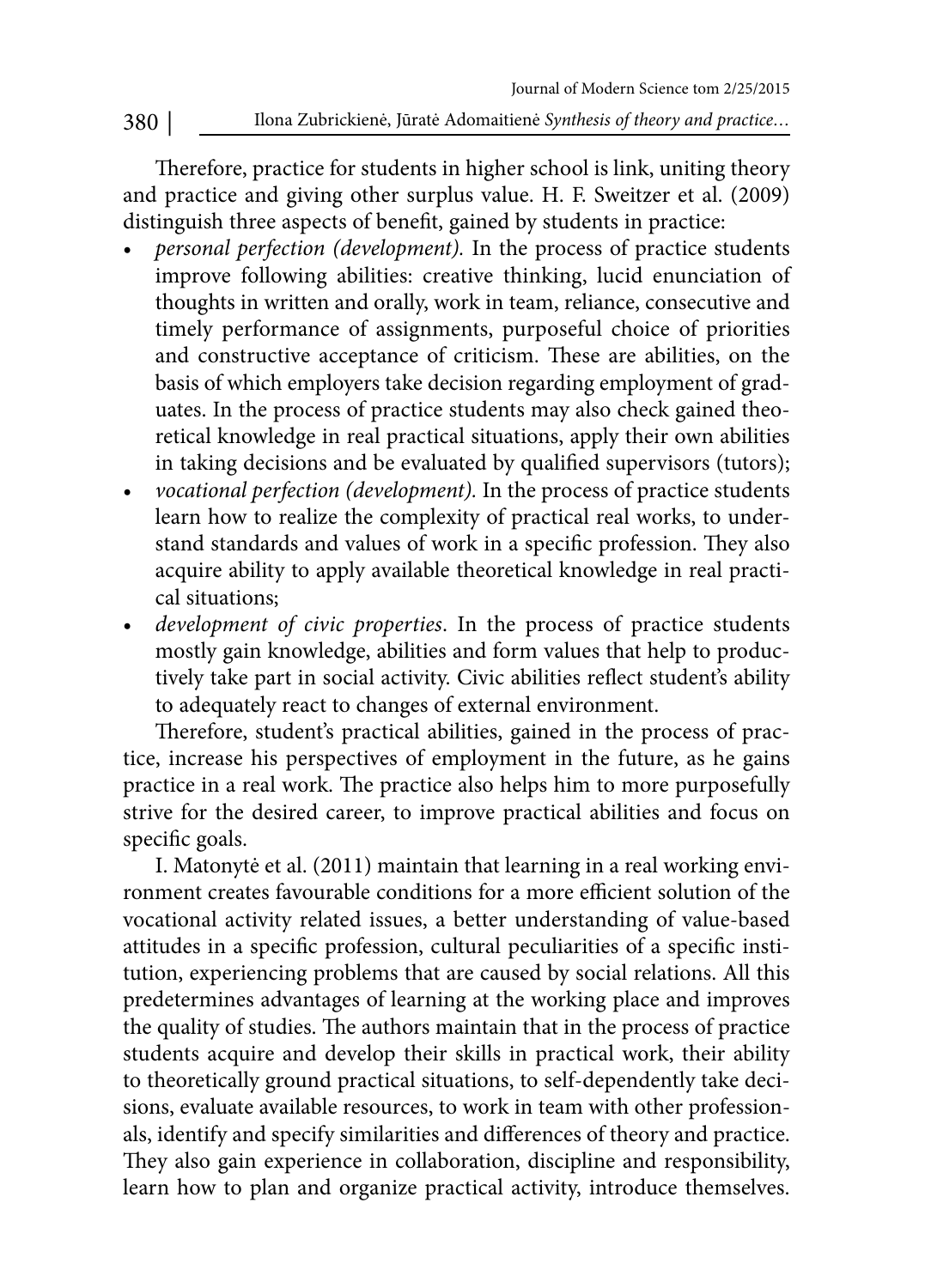They can experience the complexity of vocational activity and try something new, taking a look at the future profession from different angles. The practice improves students' ability to analyse and solve emerging problems from different aspects, paying attention to specific circumstances. It enables to familiarize with functioning institutions, their activity and functions, i. e. to prepare for serious work and turn into mature personalities.

In summary, theory and practice in academic studies are cannot be dissociated from each other, though they remain to be feuding parts of the study process. Synthesis of theory and practice clearly reflects itself in vocational practice, which helps students to construct and transform available experience, knowledge, skills, values, creed, feelings and meanings. This experience stimulates students for further deepening of their theoretical knowledge and vocational development (perfection).

## **Insights of the empiric research: analysis of students' approach to the synthesis of theory and practice in the process of vocational practice**

Description of the research instrument. Theoretical and practical readiness for vocational activity, disclosing itself to students in the process of vocational practice, is very important in training of andragogues. A research in academic years of 2011/2012 and 2012/2013 aimed at evaluation of possibilities/opportunities for synthesis of theory and practice in vocational practice of andragogues (students' approach).

The questionnaire consisted of open and closed-type questions, trying to analyse students' approach to the synthesis of theory and practice during vocational practice. The questionnaire consisted of demorgaphic data about respondents and two parts of questions. In the first part attempts were made to find out the respondents' attitude towards importance of andragogic studies and vocational practice in training of andragogues. The other part consisted of questions, directly related to vocational practice of students, trying to find out students' experience and their approach to combination and compatibility of theoretical readiness and gaining of practical abilities.

Characterization of the research sample. The ordinary stochastic sample was employed. After vocational practice 98 full-time bachelor students of andragogy (KU, Continuing Studies Institute) took part in the research. The respondents represented persons of different age, gender and working experience.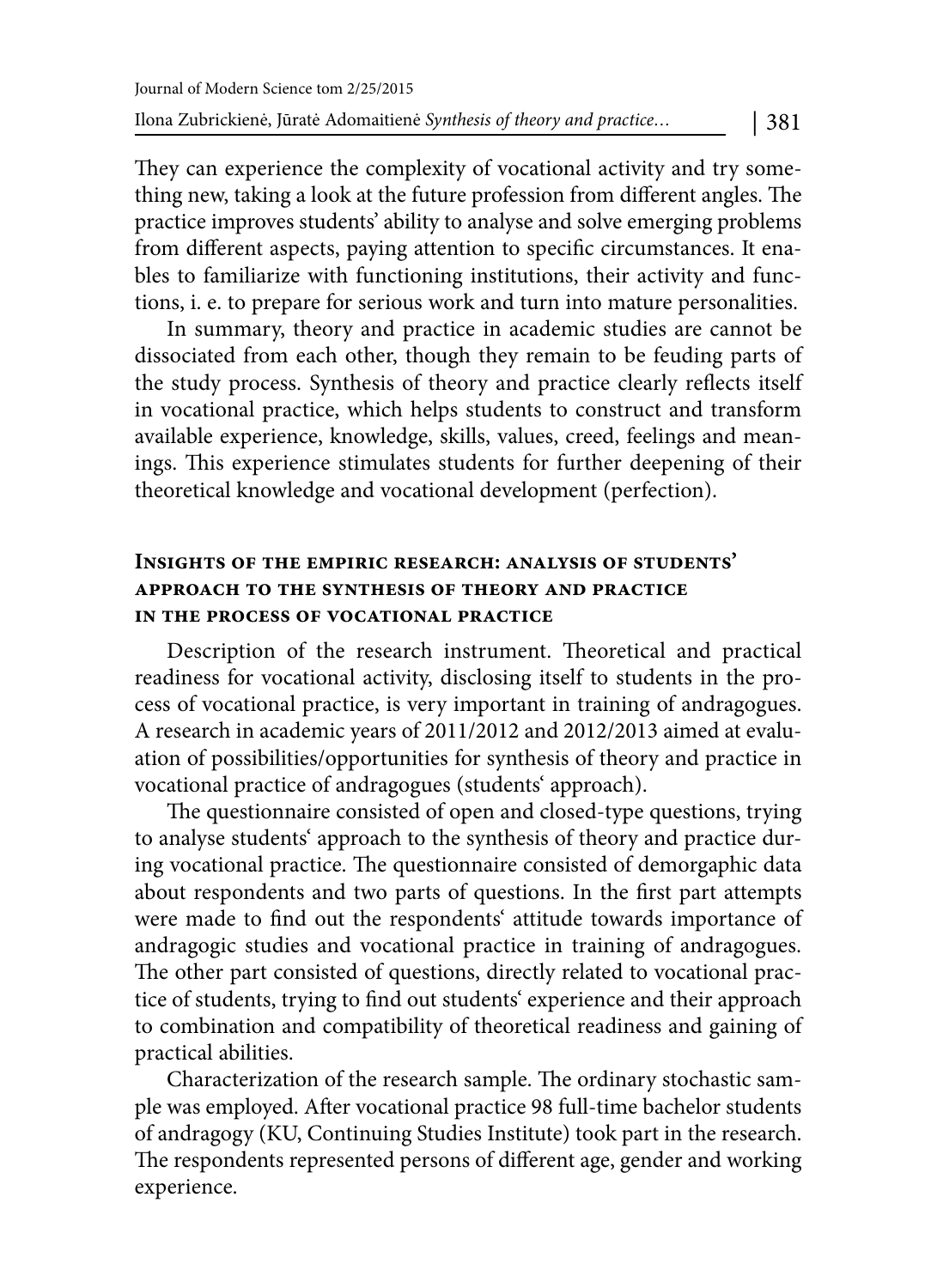The age of respondents was different: under 25-27%, over 26 and under 35–22%, over 36 and under 45–37%, over 46 and under 55–14%. The data shows that most of respondents are middle-aged (from 36 to 45). Women made the majority of respondents (77%).

It also turned out that persons with different working experience are studying in the programme. 58% of students had more than one year experience in practical work, another 42% of them either had no experience or it made less than one year.

Research results and their interpretation. To review the results of accomplished research it is necessary to briefly discuss the aspects of practice, organized in the study programme of Andragogy.

Organization of above practice is regulated by education laws of Lithuania and KU decrees on students' practice. They introduce to basic principles for organization and implementation of students' practice.

Vocational practice in andragogic studies must ensure the synthesis of theoretical readiness and practical abilities. The future andragogues have to acquire skills that are necessary for their qualification. They must also be able to integrate theoretical knowledge into practical activity. Students take their practice in different adult education institutions, business organizations, implementing training of their personnel. Students are free to choose these institutions and can always consult their supervisors (tutors). Prior to their practice students are provided with exhaustive information about it and the principles of its organization: its execution, performance of assignments, documentation, report and assessment, its discussion after completion (analysis of students' activity at practice, sharing experience, etc.). In a specific working place students familiarize with the content of andragogue's activity, observe working specialists, develop their abilities in evaluation and analysis of real learning demands of employees, plan the concept of training courses and their realization. Students have to master continuously changing situations in complex andragogic activity. They must be able to make a self-assessment and assessment of their own andragogic activity and acquired competences. It helps them to comprehensively know their speciality, to gain and develop theoretical and practical knowledge, skills and abilities.

Discussion of received research data will go together with analysis of students' practice and its aspects, topical only for this article.

Orientation towards global working demands, particularly graduates' employment issues, becomes one of the most important criteria of the study quality. The success of employment and survival in the labour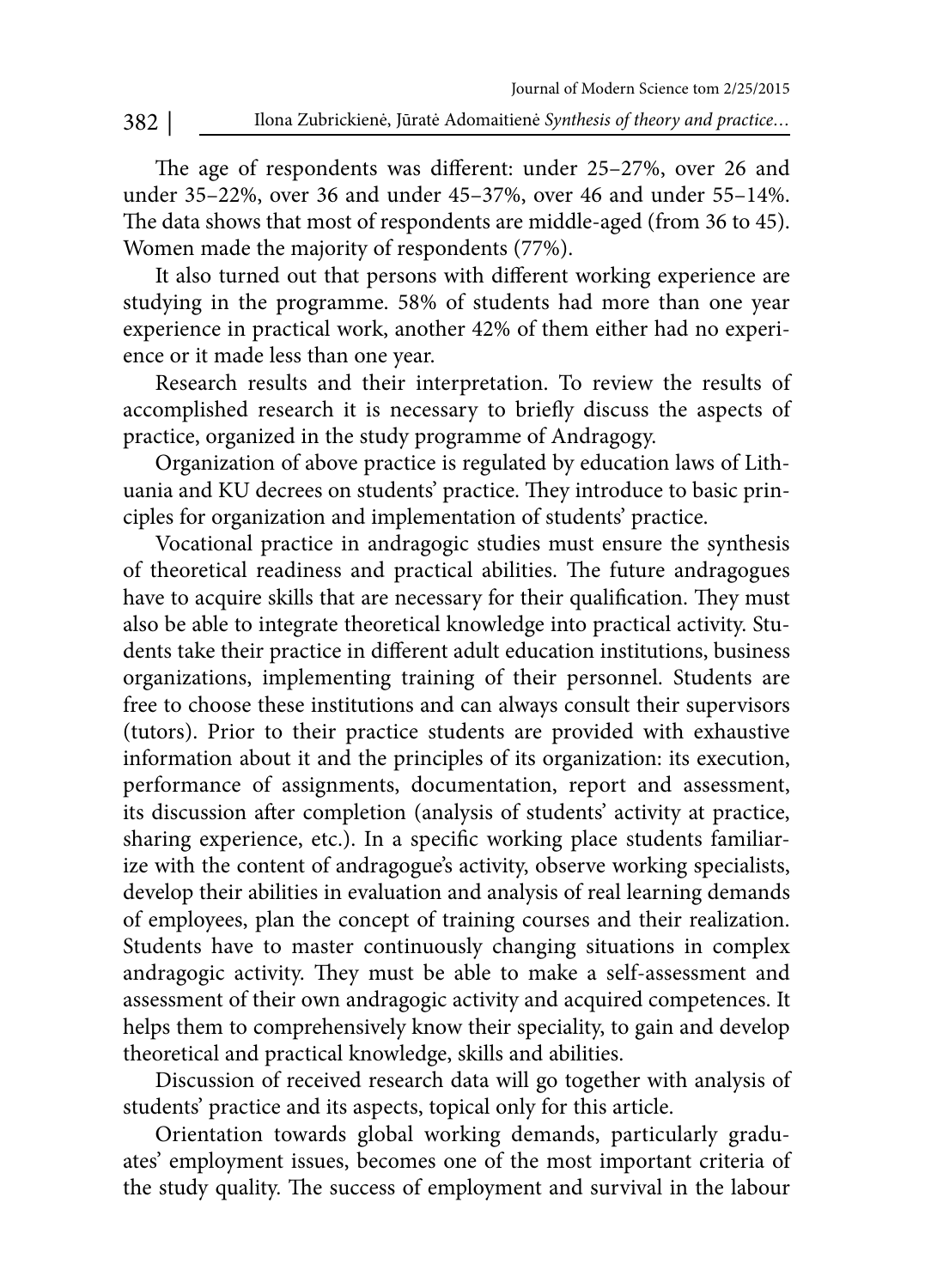market depends on ability of future graduates to solve social and vocational problems. Graduates of higher schools must be ready for adaptation to demands of their clients, so the study programme should provide them with conditions for development of abilities, necessary for successful vocational activity in the future (Pukelis et al., 2010). To find out the demand of the labour market for the study programme in Andragogy the respondents were asked to answer the question, why they have chosen these studies (pic. 3).





The research results show that choice of the respondents is mostly reflected by two motives. The most important of them is striving for new competences in vocational activity (44% of respondents). Another 29% of them think that it is very important to acquire a profession. Only 16% of respondents think that their choice was predetermined by striving for diploma. Least influential in taking the decision was striving for another profession (9%). The last 2% of respondents maintain that "the choice was predetermined by a new interesting study trend" and "threat to loose the job". Presumably, students are not only striving for a diploma, they are motivated enough to develop available and newly gained competences, necessary for their future vocational activity, to acquire a profession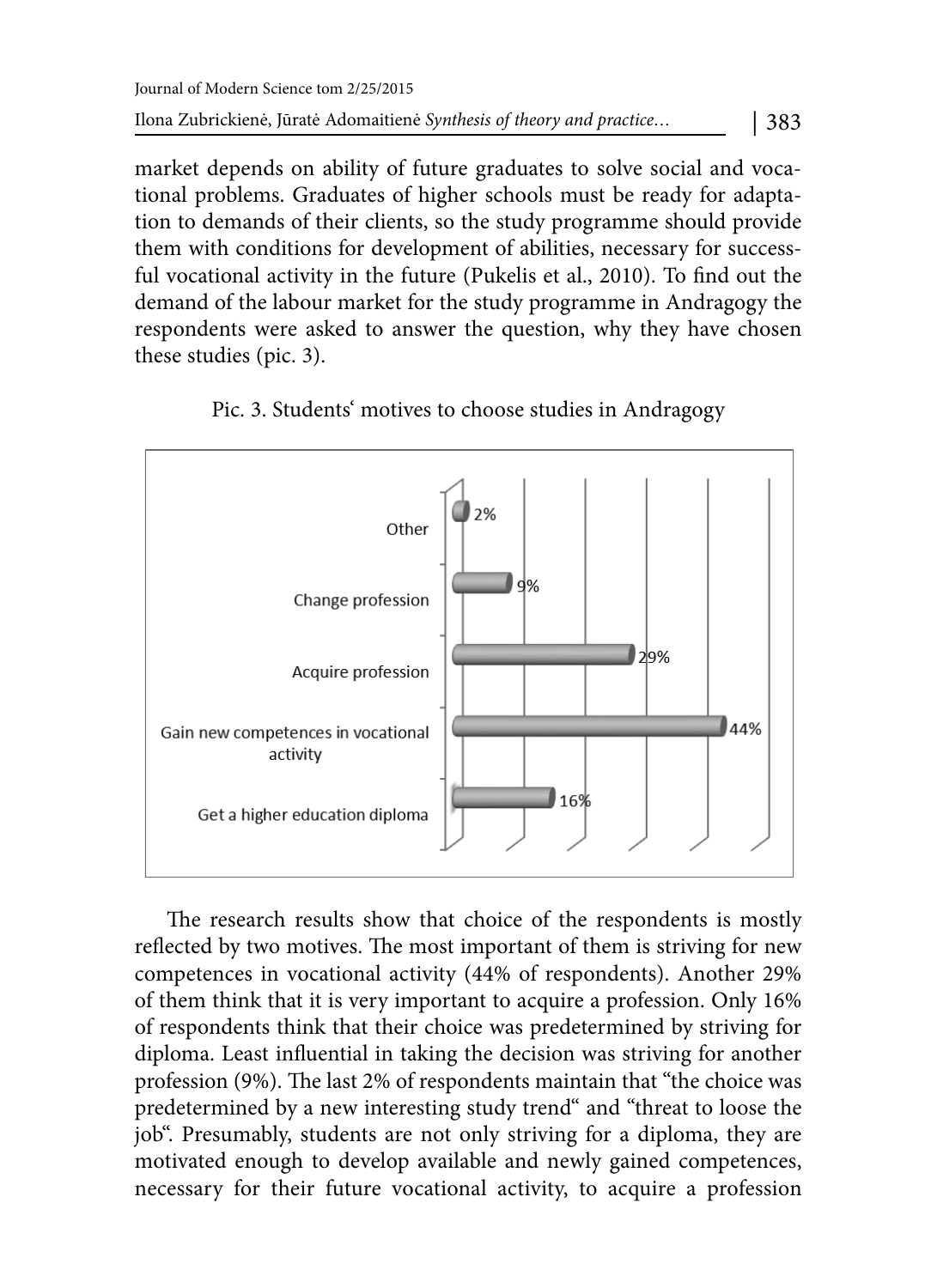that will strengthen their status in the labour market. It means that the respondents perfectly understand that nowadays these studies become a concurrent of the labour market in different vocational activities, where adult education is realized already as a priority in development of each institution.

The research attempted to find out, whether the respondents are properly ready for vocational activity after completion of andragogic studies. Results of the research enable to presume that 21% of them don't know, whether or not they will be ready for that after completion of studies. It is a result of uncertainty regarding the social status of andragogues. Some of them (12%) think that they will not be ready for vocational activity after completion of the studies. Presumably, it is also a result of uncertainty regarding the profession in the labour market, as, according to B. Jatkauskienė (2013), legitimacy of the profession remains to be an open issue. However, most of the respondents (67%) maintain that gained knowledge and abilities are sufficient for further vocational activity. It means that they attach themselves to representatives of this profession and give a favourable evaluation to the quality of studies.

Vocational practice in andragogic activity is one of major spheres of activity, ensuring application of theoretical knowledge and acquisition of practical experience. The respondents were asked to answer, whether practice in andragogic studies helped them to prepare for vocational activity. Received research results are very similar to the respondents' approach to andragogic studies. The majority of them (79%) maintain that practice in andragogic studies helped them to prepare for further vocational activity. Presumably, vocational practice is one of the basic study subjects, assisting in preparation for vocational activity. Another 14% of the respondents are not sure about that and choose the answer "don't know", the remaining 7% maintain that knowledge, gained during the practice is insufficient for further vocational activity. The received research results show that students with a practical working experience make the majority (64%) of respondents, giving positive answer to the question. Presumably, working adults often choose studies already knowing what they need and what they can expect from these studies.

E. Stasiūnaitienė et al. (2011) maintain that the purpose of the practice could be characterized in the following way: 1) as knowledge of the sphere in vocational activity, in the process of which students apply acquired theoretical knowledge and test their abilities. Such concept could be related to the beginning of vocational activity when a person already possesses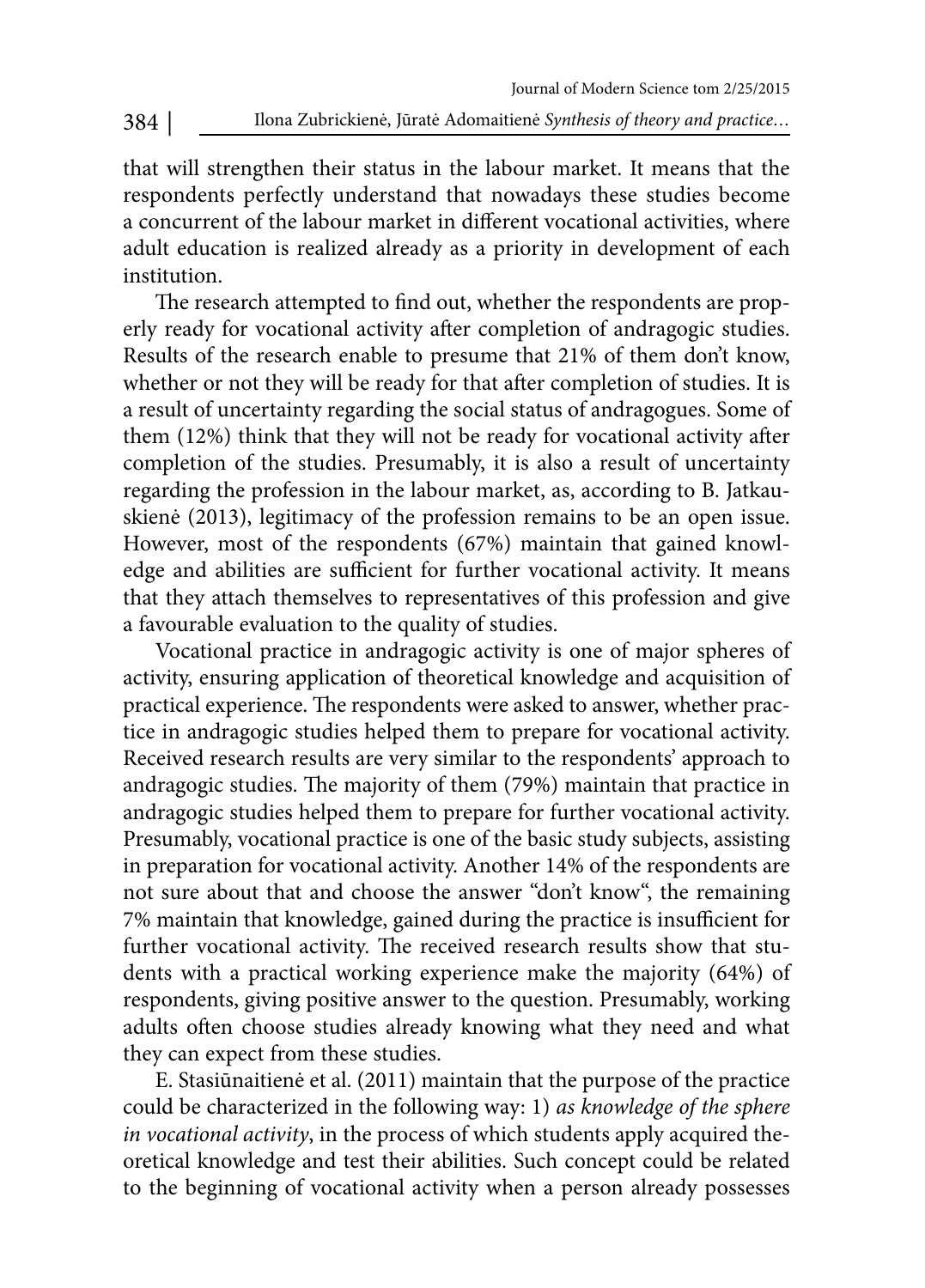specific knowledge, abilities and qualification, necessary for performance of a specific work; 2) as acquisition of vocational and working knowledge, abilities and/or experience. Such concept could be related to the working activity broadly, not necessarily to the sphere of studies, whereas gained abilities could serve later. The respondents were asked to answer what proposition about the purpose of the practice they would accept (pic. 4).



# Pic. 4. Purpose of the practice in the studies on the basis of the respondents' practical experience

Answers of the respondents were compared on the basis of differences in approach of those without (group 1) and with (group 2) working experience. It was found that those possessing working experience were giving a more positive evaluation of practice as a better knowledge of a sphere in the vocational activity (84%). Consequently, it is important for them to gain new experience in andragogy. For another 58% of respondents (those without working experience) it is more important to gain that experience rather than to know andragogic activity as a new sphere. Therefore, the respondents with working experience are more focused on understanding and knowledge of the new speciality.

The respondents were asked to evaluate the expedience on the basis of specific criteria: 1) links between theory and practice, 2) acquired and improved vocational competences of an andragogue; 3) from the viewpoint of experience gaining and activity reflection.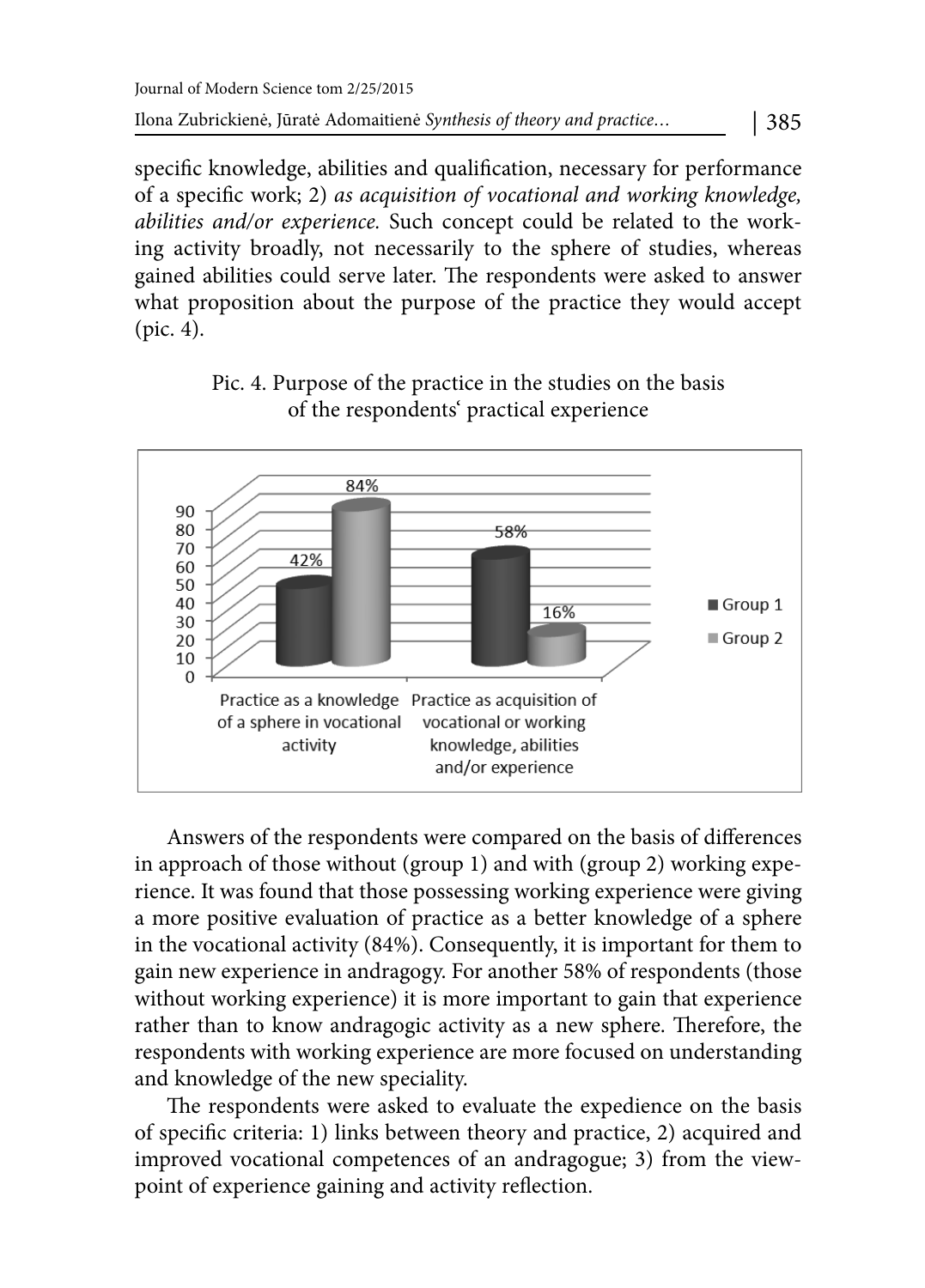386 | Ilona Zubrickienė, Jūratė Adomaitienė Synthesis of theory and practice...

In respect that vocational practice provides students with conditions for application of available theoretical knowledge and abilities in specific working situations, for gaining of abilities and experience, necessary for the future vocational activity, attempts were made to find out what knowledge is most significant for the respondents during vocational practice (pic. 5).

Pic. 5. Respondents' evaluation of the study quality from the viewpoint of gained theoretical and practical knowledge



When analysing data from pic. 5 it was found that practical knowledge (42%) and mastering of practical abilities (35%) are treated by the respondents as most important elements in vocational practice. They also distinguish control of situations in practical activity and treat it as one of the most significant moments, which means that vocational practice in the process of studies should receive a particular attention. All this points to the importance of above practice and necessity for andragogue's training for vocational activity. Attention also should be paid to the fact that relevant for students are also theoretical knowledge, assisting in gaining practical skills and experience in real situations of vocational activity. It is proved by J. Walkington and other researchers (1994), who maintain that students are provided with opportunities for strengthening of their understanding by employment of theory in vocational practice. Learning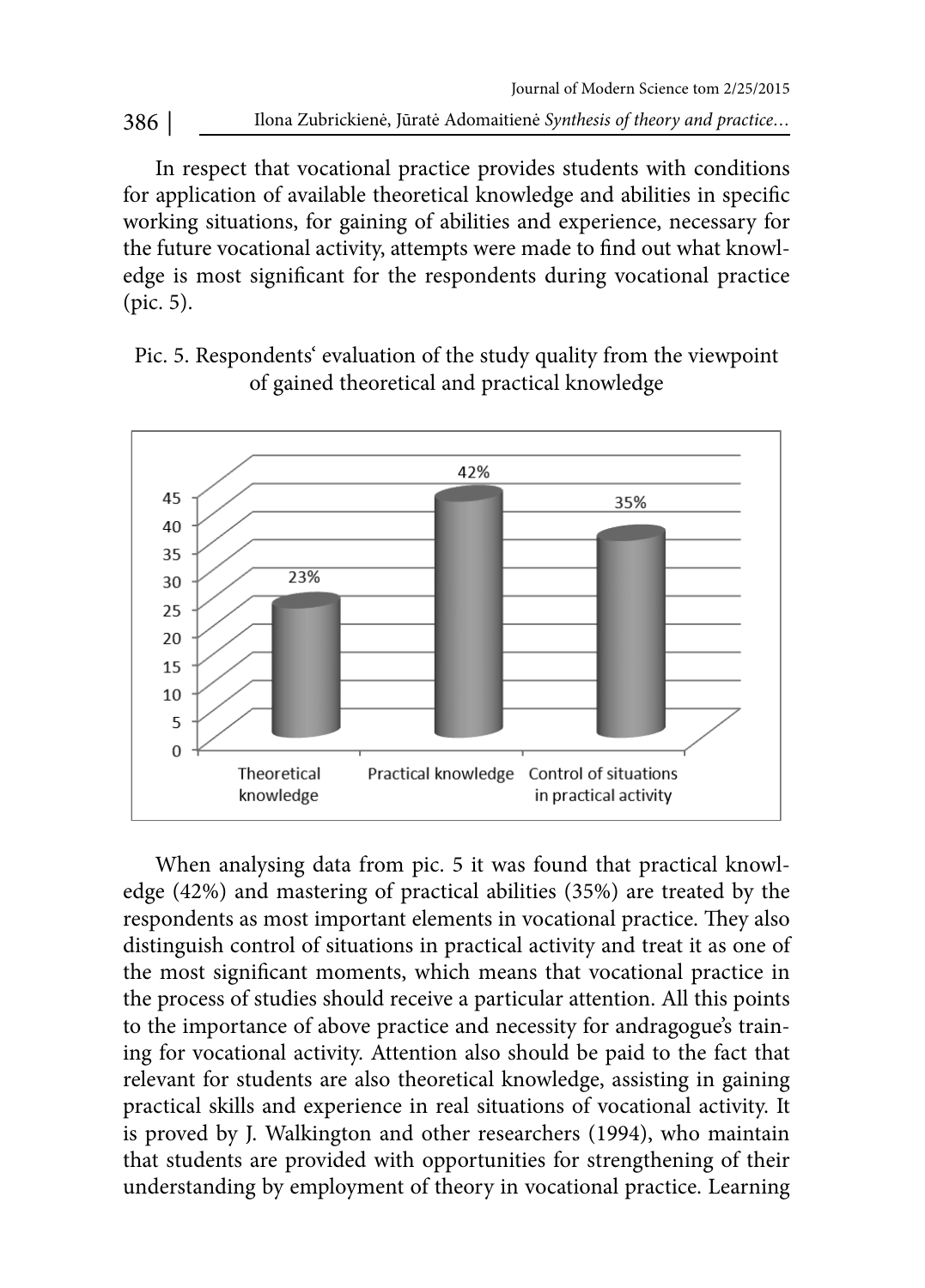in the process of practice enables to employ available experience. Each new experience is "placed" on the previous one and helps students to improve their skills and knowledge in the direction of desired results. In a working place students are interacting with the surrounding environment and experienced specialists, which creates conditions for discovery and development of new practical skills (Kondratavičienė et alt., 2007).

It was also important to find out what theoretical knowledge students apply in the process of vocational practice (pic. 6).





Pic. 6 shows that the respondents do employ theoretical knowledge in the process of practice. Most frequently they make use of theoretical knowledge about andragogue's activity, functions and roles (52%), individual learning methods and styles of adults (46%), andragogic theories and conceptions (29%). Least employed is knowledge in education systems, development, etc. Presumably, students employ theoretical knowledge in the process of practice and do that purposefully.

The respondents were also asked about practical knowledge, gained in studies (lectures) and their employment in the process of practice (pic. 7).

The research results show that in practice the respondents successfully apply practical knowledge, received in the process of studies: they are able to perform different roles of an andragogue (48%), they employ principles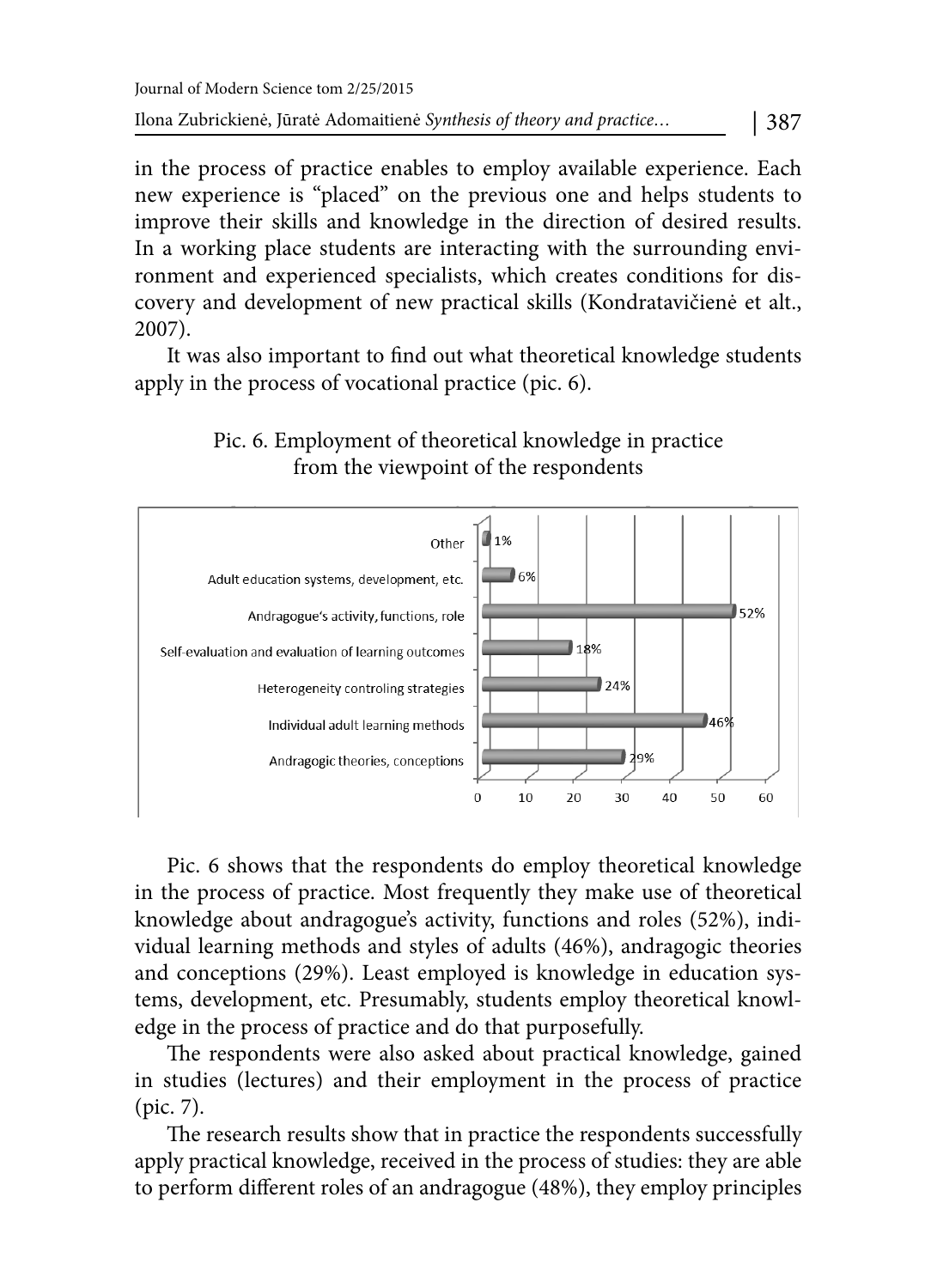of andragogic didactics (45%), they are able to plan, coordinate and realize andragogic activities (39%), etc. It means that andragogic practice is oriented towards application of gained practical knowledge. Presumably, theoretical and practical knowledge is united in studies entirety, which later helps students to successfully apply theoretical and practical knowledge in practice. It points to integrity of theoretical and practical knowledge. Naturally, attention should be paid to the spheres that are to be improved, as a part of theoretical (pic. 6) and practical (pic. 7) knowledge fail to be successfully applied in the process of vocational practice.

Pic. 7. Employment of practical knowledge in practice from the viewpoint of respondents



It was important in the process of the research to find out how the respondents evaluate their own vocational andragogic competences prior to and after practice (pic. 8). On the basis of the research results it is possible to presume that particular attention in entire process of studies is paid to theoretical and practical compatibility of students' readiness for vocational activity. Comparison of above evaluations prior to and after practice enables to presume that students develop and improve abilities that are important in vocational activity of andragogues. They are: development of adult learning related service (42% before and 64% after practice), ability to plan and organize activities (33% and 52% accordingly), ability to implement adult learning processes (29% and 42%). It is possible to maintain that practice assists students in development of their vocational competences. However, students overestimate some of their abilities and after practice they note about missing competences in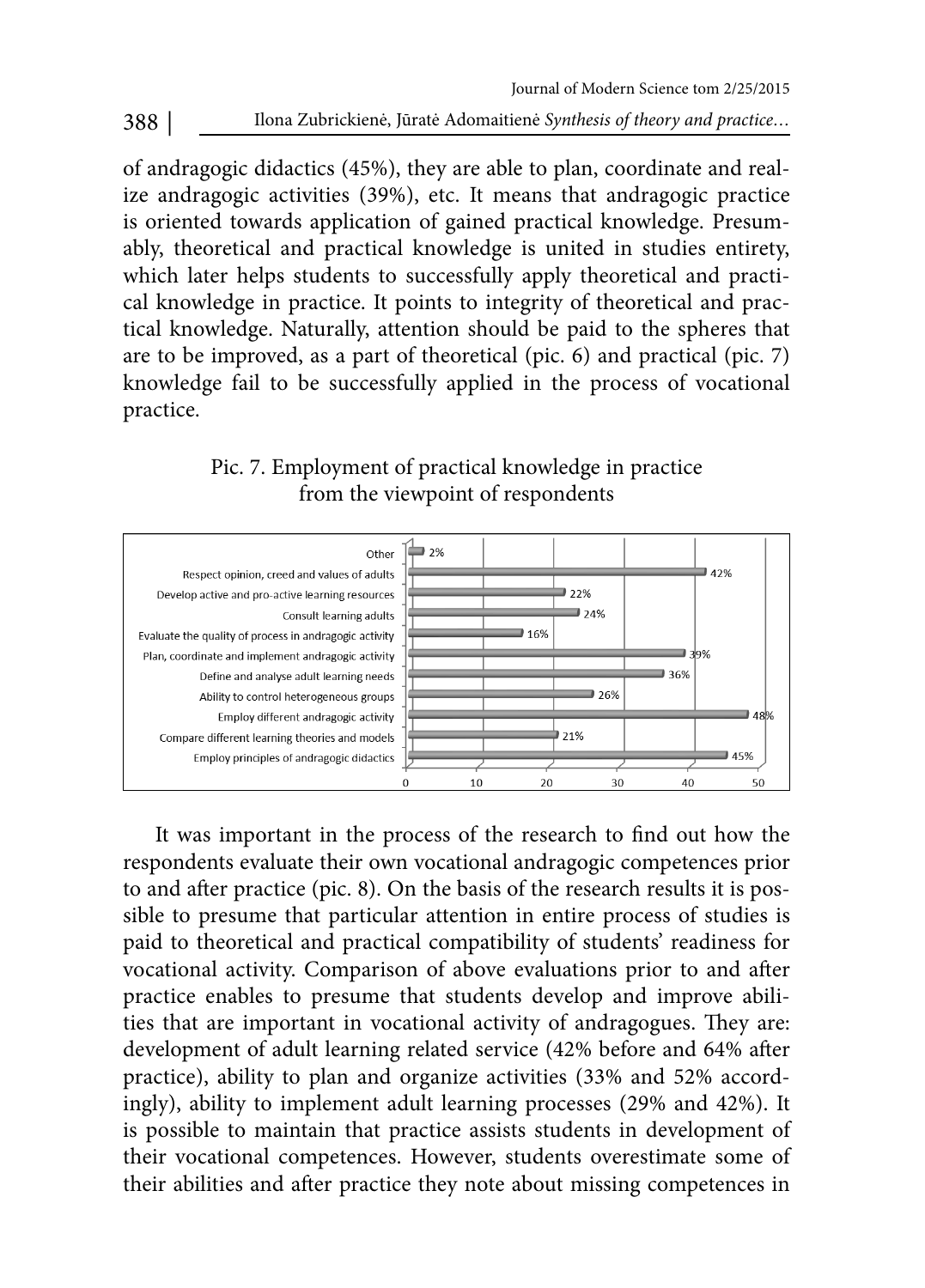ability to reflect, apply learning strategies, methods, etc. Presumably, more attention is to be given in lectures and practice to practical issues. It is necessary to encourage future andragogues to give their own evaluation of acquired theoretical and practical knowledge, analyse it and evaluate in the context of their vocational activity.



Pic. 8. Evaluation of available and acquired competences of the respondents prior to and after practice

R. Raudeliūnaitė (2008) notes that after a completed practice it is important for students to make analysis of their own practical activity, discussing specific questions: 1) experience that was gained in the process of practice; 2) acquired new knowledge and skills in vocational sphere (merits and demerits in performance of assignments); 3) acquired knowledge about own vocational abilities and correspondence of personality to necessary vocational properties; 4) self-evaluation of performed activity. The respondents were asked to note what they were going to evaluate in the process of vocational activity (pic. 9).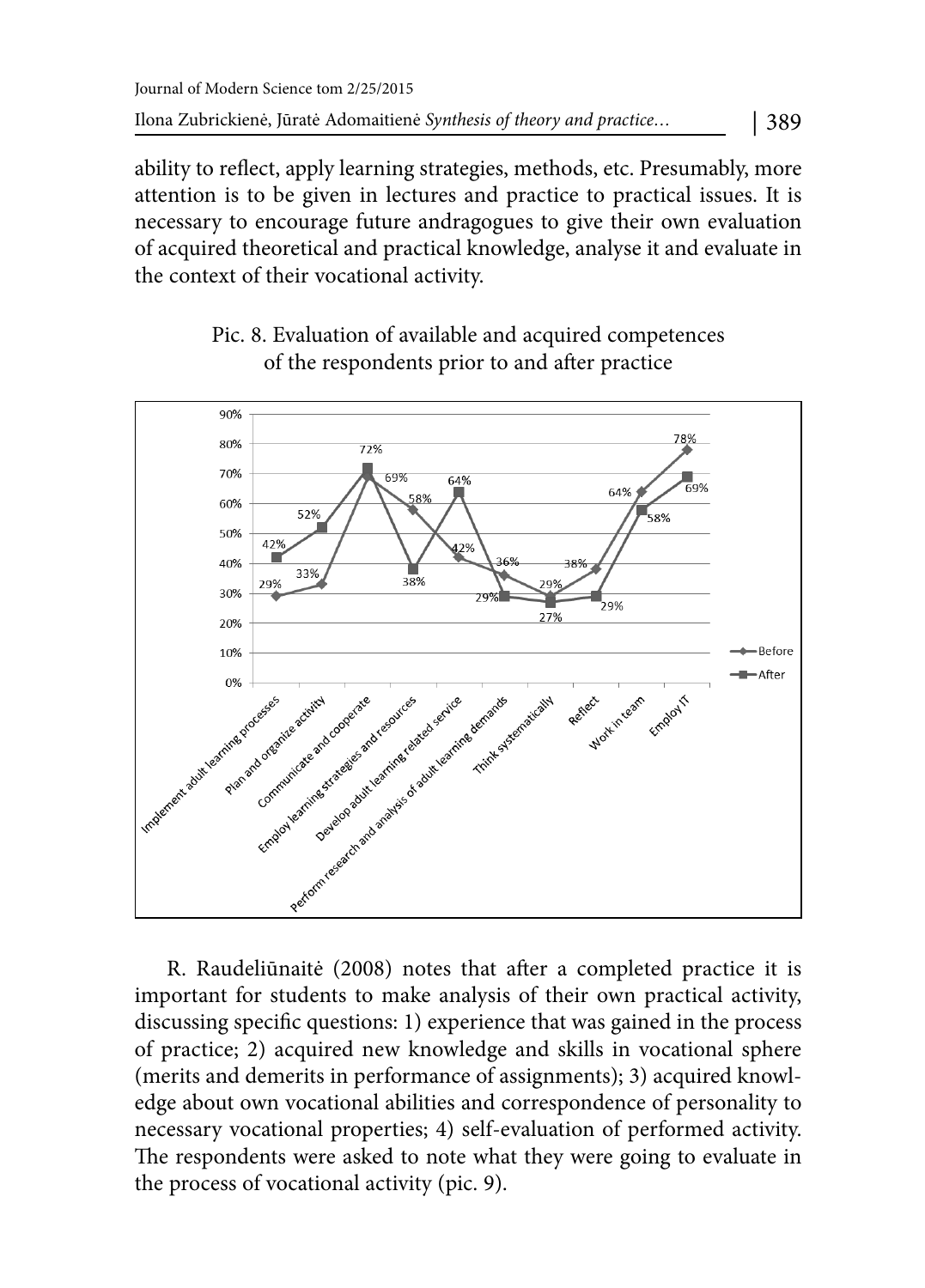# Pic. 9. Self-evaluatio and evaluation of respondents' own performed practical activity



After analysis of inquiry and its results it is possible to presume that in their vocational practice students are able to improve their vocational experience, strive for necessary competence and define the spheres that are still to be improved (52%). Consequently, the majority of future andragogues realize the importance of reflection in their vocational activity and perceive it as an opportunity to act more efficiently in different situations of vocational activity. However, other respondents very narrowly understand the significance of reflection. They think that contemplation over merits and demerits of their own vocational activity is sufficient enough (18%). When analysing one's own activity it is also sufficient to write down major ideas  $(10%)$ . It means that they fail to properly realize the benefits of reflection for gaining of practical competences in real activity. A very small part of the respondents avoid exhaustive analysis and perspectives of their own vocational activity – they simply become anxious, if they fail to properly do the work (14%) or do it without any attempt to analyse it (6%). It means that they superficially perform analysis of their own activity, making no conclusions about its improvement. They just state merits and demerits in performance of activities.

The respondents were given an open-type question, trying to find out what problems they face in the process of practice. The majority of them pointed to the following problems: insufficient time-span of vocational practice, i. e. the period of time is too short to gain necessary practical skills; lack of skills in organization and planning of the learning process;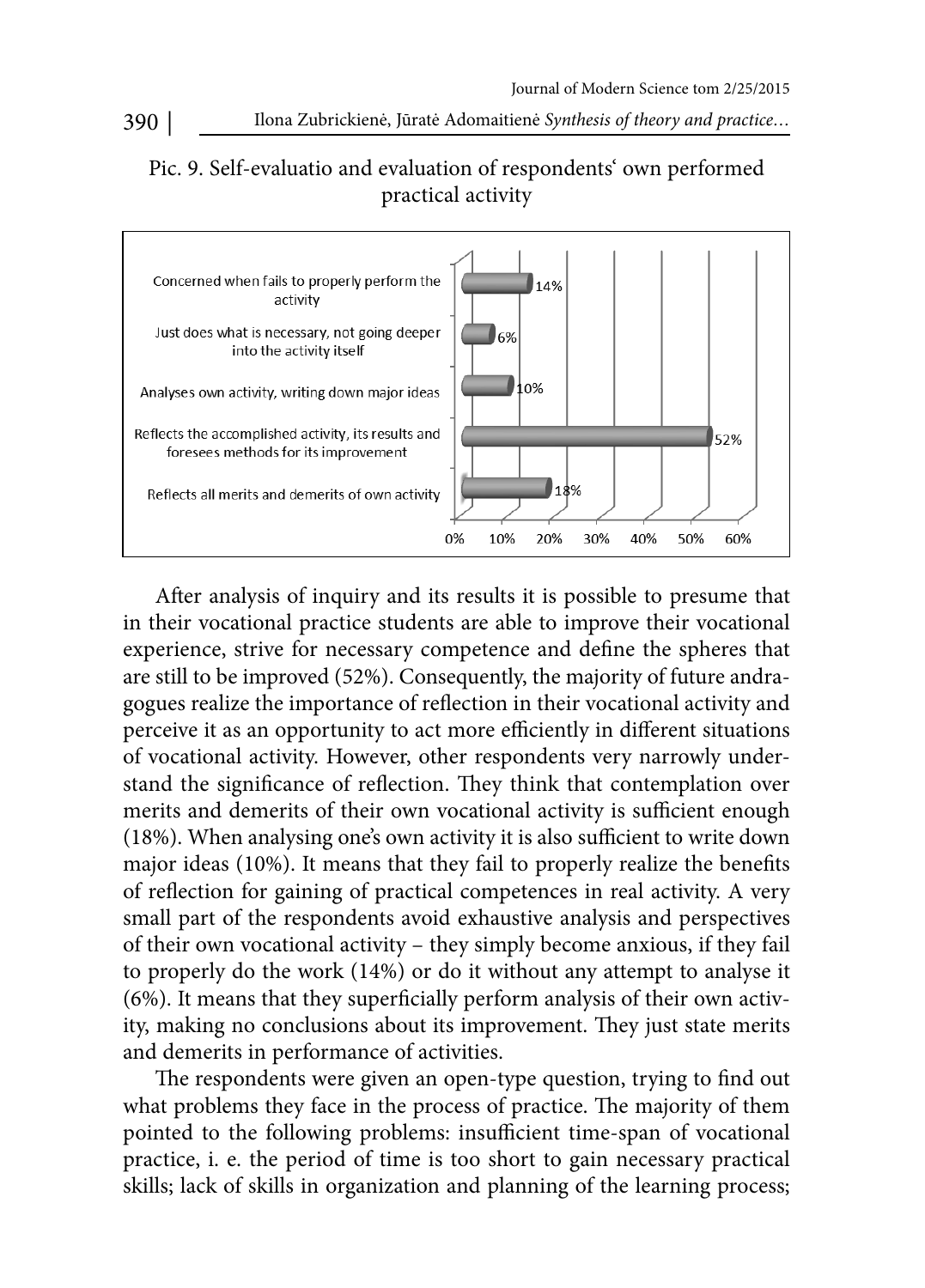it is difficult to find a place of practice; amount of theoretical knowledge for its practical implementation is insufficient; assignments are too complicated, requiring much practical experience in vocational andragogic activity. There were also problems of a private character and they are also to be seriously approached.

In summary, above practice points to a problem, related to the synthesis of theory and practice. According to the research data it appears that the majority of students are sure they do not experience the shortage of theoretical and practical knowledge that they could employ in practice. They are also certain about necessity and expedience of above practice. Practice helps andragogues to more impartially evaluate their own vocational competences. Evaluation and self-evaluation of future andragogues' practice helps the department of Andragogy to check the quality of implemented studies, to correct the study programme and adjust it to demands of changing learning environment.

#### **Conclusions**

The problem of relationship between theory and practice in academic studies remains to be relevant and provokes controversial discussions. Despite this nowadays nobody speaks about priority of these components – instead, mutual dependence of theory and practice is emphasized.

Theoretical and practical training are components of an integral process. They are united into one entirety of experiences, consisting of different but complementing each other components. Reflexive learning, so frequent in practical activity, helps to integrate theory and practice in the process of studies. Students are not chained with abstract theories, they are reflectively and critically evaluated and only after that they are applied in specific practical situations. In that sense practice is characterized by a different learning and experience gaining character, compared to that in academic studies. Consequently, a reflective study module, employed in training of andagogues, enables to strive for the synthesis of theory and practice ('praxis'). It is a qualitatively new concept of the practical study stage and is based on the synthesis of theory and practice and reflection.

Vocational practice in the process of studies is more than application of theory and knowledge. It is understood as an activity and a relationship in a potential vocational field. Practice aims at creation of conditions for employment of available theoretical knowledge and abilities in specific working situations, acquisition of abilities and experience, necessary for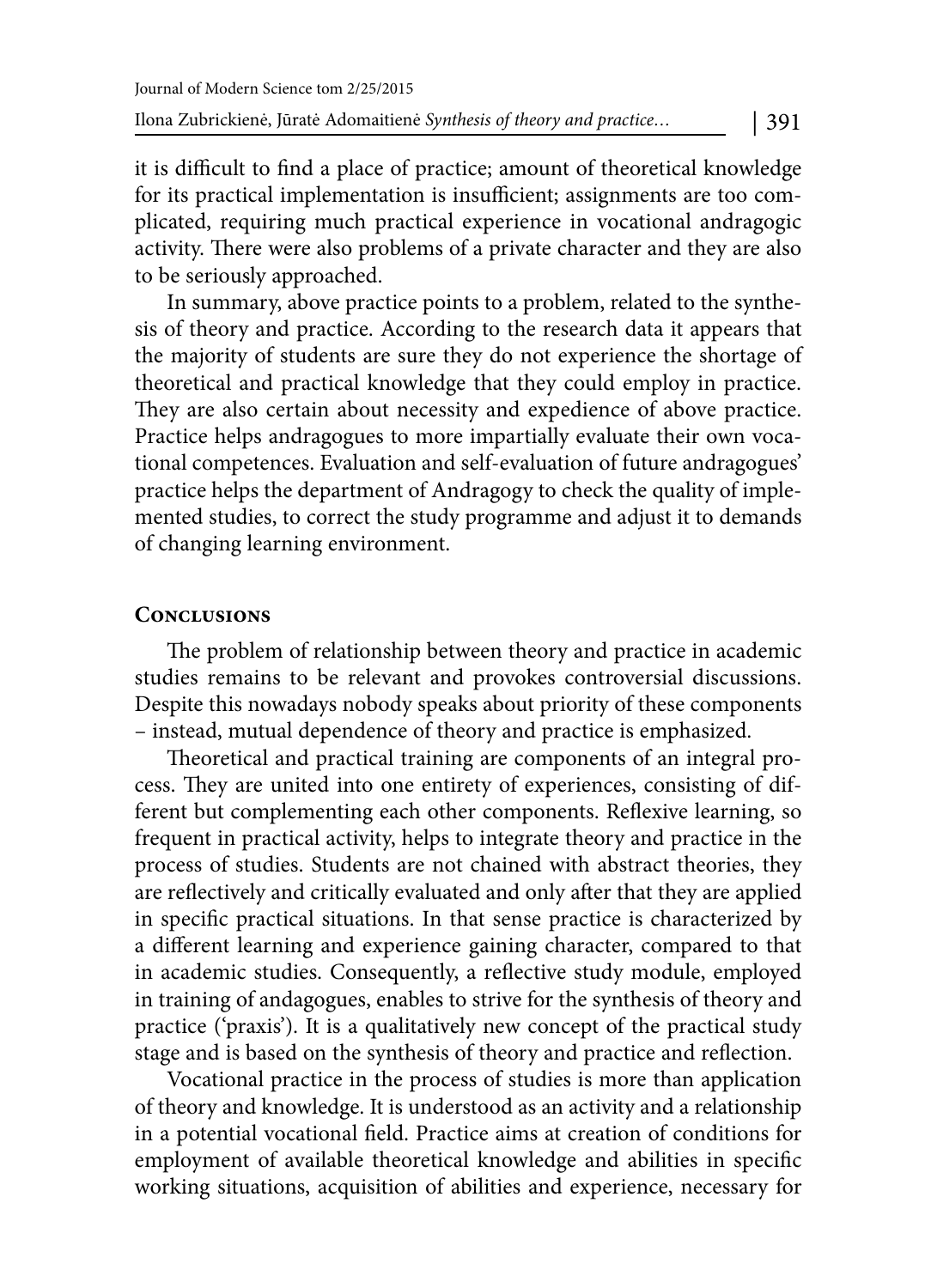future vocational activity. Through a specific practical activity practice helps to check, how learning outcomes were achieved and how to evaluate the quality of studies.

Analysis of the research data confirmed the principle of compatibility between theory and practice. The majority of the respondents think that in vocational practice they need both theoretical and practical knowledge, as in true situation of vocational activity they help to gain practical skills and practical experience.

The majority of the respondents acknowledge the expedience of practice for the future vocational activity. Analysis of the research data shows that in the process of practice the majority of students apply theoretical and practical knowledge, employ them in practical situations and understand their expedience for the future vocational activity. However, all possibilities and opportunities are not properly employed. The majority of the respondents improve and develop their vocational competences, whereas about 30% of the respondents overestimate their vocational competences. It was found that after completion of practice they still lack some important competences: ability to reflect, apply learning strategies and methods, perform analysis of adult learning and evaluation of quality. To strengthen the synthesis of theory and practice in the process of andragogic studies it is important to strengthen vocational practice.

Evaluation and self-evaluation of future andragogues' practice helps the department of Andragogy to check the quality of implemented studies, to correct the study programme and adjust it to demands of changing learning environment.

### **References**

- Baranauskienė R. (2003). Emancipacinių kokybinių tyrimų realizavimas edukacinės paradigmos virsmo kontekste. Šiauliai: UAB "Rašteka".
- Baranauskienė R. (2003). Anglų kalbos mokytojų studijų reflektyvioji praktika-aukštojo mokslo paradigmos virsmo ir jo raiškos įgalinimo veiksnys. Socialiniai mokslai. Nr. 2 (39). Vilnius, p. 61–69.
- Bubnys R. (2012). Reflektyvaus mokymo(si) metodų diegimo aukštojoje mokykloje metodika: Refleksija kaip besimokančiųjų asmeninės ir profesinės raidos didaktinis metodas. Šiauliai.
- Budėjienė A. (2011). Teorinių ir praktinių žinių integravimo iššūkiai mokomosios praktikos procese: mentoriaus vaidmuo. Profesinės studijos: teorija ir praktika. Vilnius.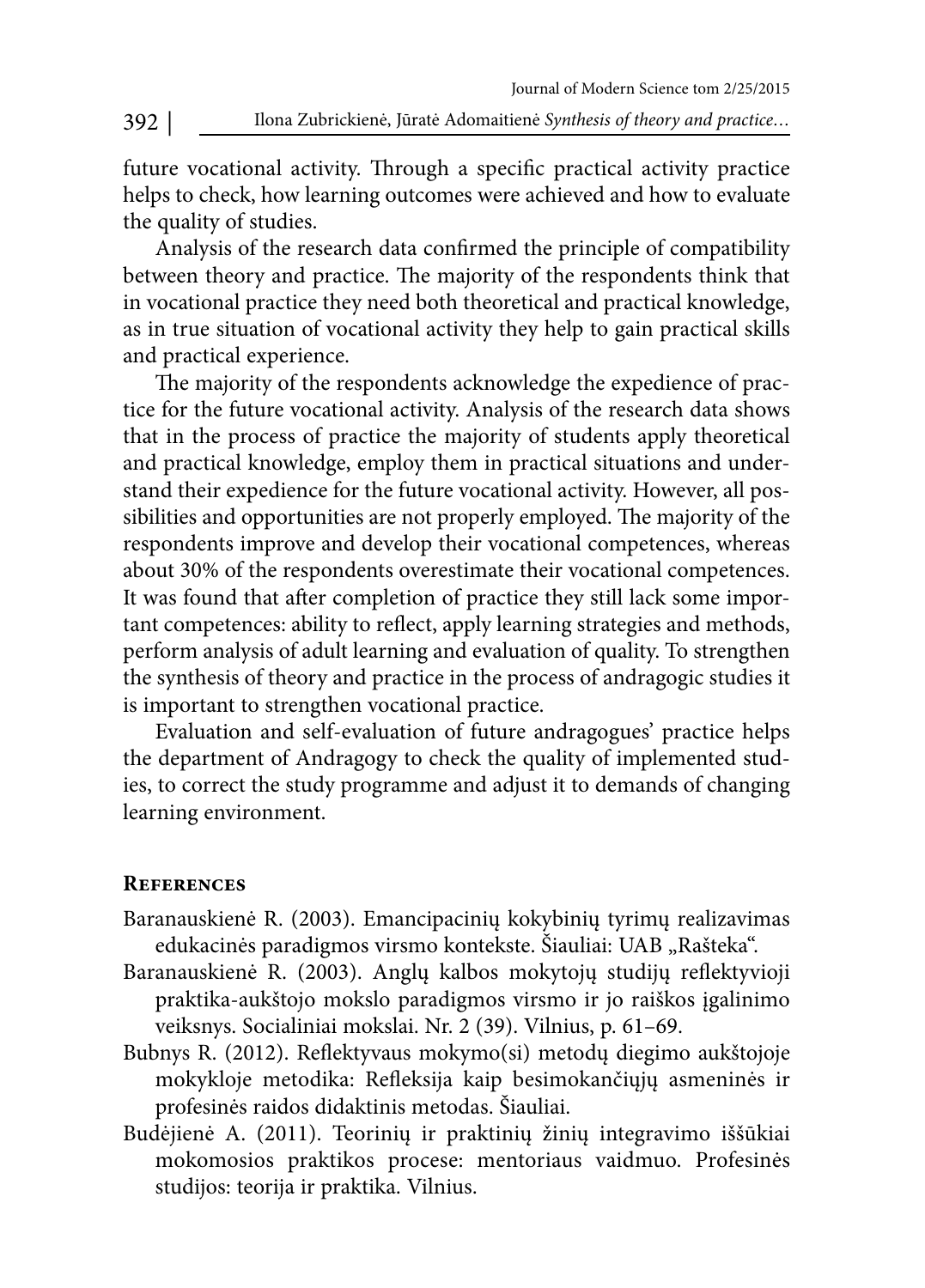Ilona Zubrickienė, Jūratė Adomaitienė Synthesis of theory and practice… | 393

- Bulajeva T, Čepienė A., Lepaitė D., Teresevičienė M., Zuzevičiūtė V. (2011). Studijų programų atnaujinimas: kompetencijų plėtotės ir studijų siekinių vertinimo metodika. Vilnius: Vilniaus universitetas.
- Domarkas V. (2003). Teorijos ir praktikos santykio problema viešojo administravimo studijų programose. Viešoji politika ir administravimas, Nr. 5. Kaunas: KTU, p. 57–64.
- Foley G. (2007). Suaugusiųjų mokymosi metmenys. Suaugusiųjų švietimas globalizacijos laikais. Vilnius: Kronta.
- Ibenskytė I. (2008). Mentoriaus taikomi studento praktikanto ir pradedančio dirbti pedagogo profesinio tobulėjimo vertinimo metodai. Pedagogika, Nr. 92. Vilnius: VPU leidykla, p. 69–82.
- Jatkauskienė B. (2013). Andragogų profesionalizacijos sistemos procesionali raiška. Monografija. Klaipėda: Klaipėdos universiteto leidykla.
- Jucevičienė P. (2007). Besimokantis miestas: monografija. Kaunas: Technologija.
- Juralevičienė J. (2003). Valstybės tarnautojų profesinės kompetencijos teoriniai ir teisiniai aspektai. Viešoji politika ir administravimas. Nr. 5. Kaunas: Kauno technologijos universiteto leidykla, p. 84–90.
- Kondratavičienė V., Sajienė L. (2007). Praktinio mokymo realioje darbo vietoje modernizavimo vertinimas: studentų požiūrio tyrimas. Profesinis rengimas: tyrimai ir realijos, Nr. 13. kaunas; VDU, p. 102–113.
- Matikovienė J. (2009). Studento praktikos procesas ir praktikos vieta. Socialinis darbas. Patirtis ir metodai, Nr. 3 (1), p. 105–115.
- Matonytė I., Palidauskaitė J. (2011). Studentų praktika: nuo konceptualizavimo link jos atlikimo Lietuvos savivaldybėse vertinimo. Viešoji politika ir administravimas, Nr. 2. Kaunas: KTU, p. 299–311.
- Nedinskas E. (2009). Būsimųjų teisėsaugos pareigūnų mokomoji praktika edukacinis aspektas. Vadyba, Nr. 14 (2). Vilnius, p. 113-118.
- Pukelis K., Pileičikienė N. (2009). Maching of generic competencies with labor marked needs: important factor of quality of study programs. DECOWE konferencijos pranešimų medžiaga. [žiūrėta 2013-09-05]. Prieiga per Internetą: < http: www.decowe.org/statis /uploaded.
- Pukelis K., Pileičikienė N. (2010). Bendrųjų įgūdžių ugdymo galimybių gerinimas aukštųjų mokyklų studijų programose: absolventų požiūris. Aukštojo mokslo kokybė, 7, p. 108–131.
- Raudeliūnaitė R. (2008). Mykolo Romerio Universiteto Socialinio darbo studijų programų praktikos modelis. Vilnius: MRU leidybos centras.